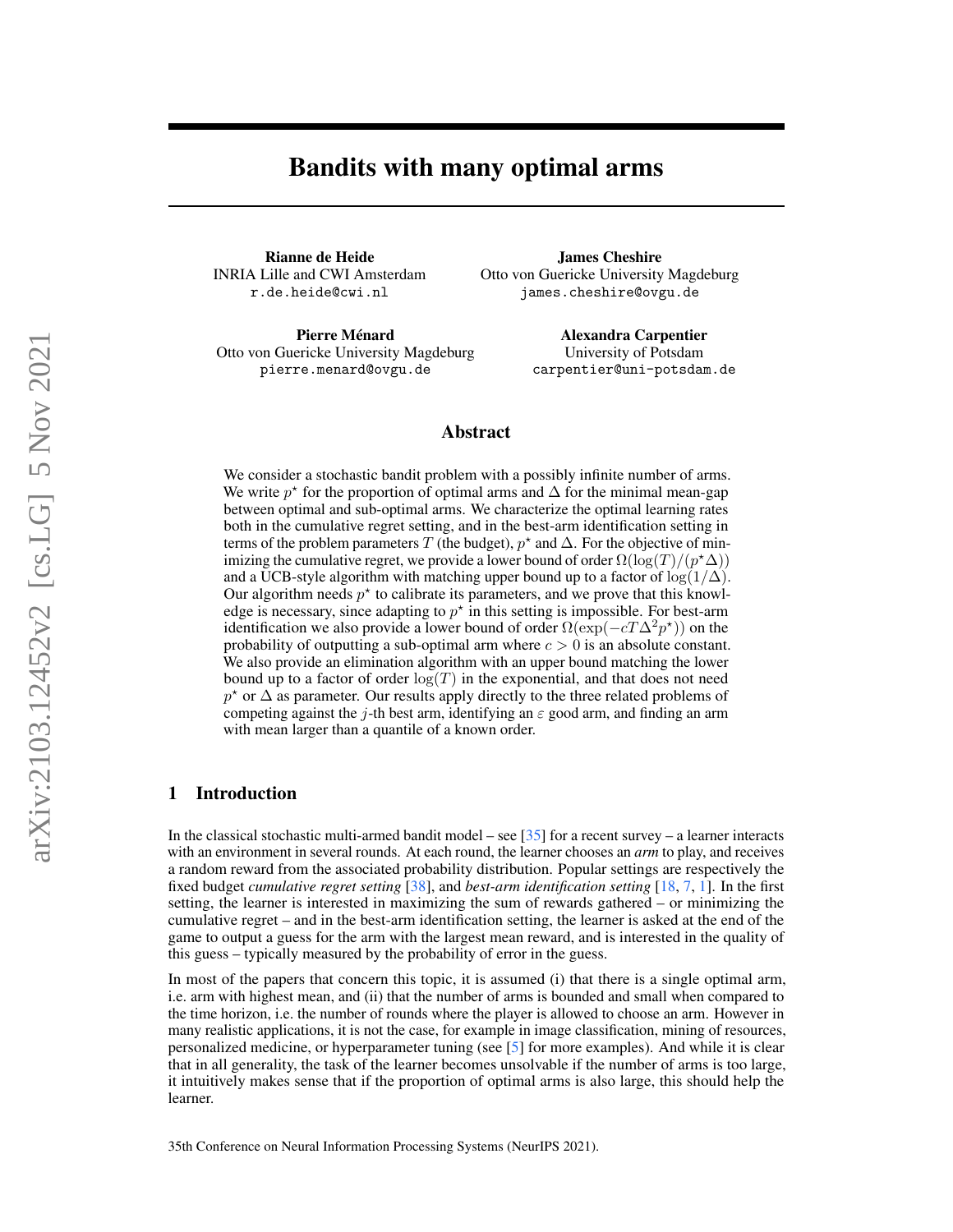In this paper, we lift both assumptions summarised in (i) and (ii) and study both the cumulative regret and best-arm identification setting. See Section [1.3](#page-3-0) for literature related to this that we will discuss later. We will focus on the *problem dependent setting* and will aim at characterising optimal learning rates depending on the proportion of optimal arms, and on the minimal gap between the mean of an optimal arm and the mean of a sub-optimal arm.

#### 1.1 Setting

We consider a setting with a (potentially infinite) set of arms A, which we call the *reservoir*. Each arm  $a \in A$  is associated with a probability distribution  $\nu_a$ , which we assume to be supported on [0, 1], and we denote its mean by  $\mu_a$ . Write  $\mu^* = \max_{a \in \mathcal{A}} \mu_a$  for the highest mean<sup>[1](#page-1-0)</sup>,  $\mu_{sub} = \sup_{a \in \mathcal{A}: \mu_a \neq \mu^*} \mu_a$ for the second highest mean, and  $\Delta = \mu^* - \mu_{sub}$  for the associated minimal gap. We will focus throughout this paper on the case where  $\Delta > 0$ .

We further assume that there exists a partition  $A = A^* \cup A_{sub}$  such that each arm  $a \in A^*$  is optimal, i.e.  $\mu_a = \mu^*$ , and each arm  $a \in A_{sub}$  is sub-optimal, i.e.  $\mu_a \le \mu_{sub}$ . We assume that the agent can pick arms uniformly at random from the reservoir  $A^2$  $A^2$ , and this arm belongs either to the set  $A^*$  with probability  $p^*$ , i.e. there is a proportion  $p^*$  of optimal arms in the reservoir; or it belongs to the set  $\mathcal{A}_{sub}$  with probability  $1 - p^*$ , i.e. there is a proportion  $1 - p^*$  of sub-optimal arms in the reservoir.

The learner interacts with the environment in several rounds  $t = 1, 2, \dots, T$ , where we fix the time horizon T. At each round  $t \leq T$ , the learner chooses an arm  $a_t$  by either picking a new arm from the reservoir A or playing a past arm, and gets a reward  $Y_t \sim \nu_{a(t)}$ . The arm choice depends only on the past observations, the past arm choices, and possibly some exogenous randomness. The rewards for each arm a are i.i.d. random variables with mean  $\mu_a$  unknown to the learner.

Cumulative regret setting. The first setting we study is that of minimizing the *cumulative regret*. This setting enforces the *exploration-exploitation trade-off* : the learner needs to balance exploratory actions to get a better estimate of the reward distributions, and exploitative actions to maximize the total return – and minimise the associated cumulative regret. The cumulative regret is the difference between the sum of expected rewards the learner would have obtained by only choosing the arm with the highest mean reward, and the sum of expected rewards she actually collected:

$$
R(T) = \sum_{t=1}^{T} \mu^* - \mu_{a(t)}.
$$

Best-arm identification setting In the second setting we study, we are interested in identifying an arm with the highest mean reward. At the end of T rounds, the agents selects an arm  $\hat{a}_T$  and aims at minimising the probability of outputting an arm with sub-optimal mean:

$$
e(T) = \mathbb{P}(\hat{a}_T \notin \mathcal{A}^*).
$$

A closely related popular measure of error is the *simple regret*, which is not discussed in this paper.

Equivalent settings Firstly, our setting is directly applicable to the problem of competing against the  $j$ -th best arm, where we assume w.l.o.g. the arms to be ordered according to their means. Indeed our setting translates to this if we replace  $p^*$  by  $j/K$  and  $\Delta$  by the gap between the  $j/2$ -th and the j + 1-th best arm, i.e.  $\Delta = |\mu_{j/2} - \mu_{j+1}|$ . Secondly, our setting is directly applicable to that of identifying an  $\varepsilon$  good arm, and thirdly, our setting is directly applicable to finding any arm in the reservoir with a mean larger than the quantile of a known order – see the discussion in Section [1.3.](#page-3-0)

#### 1.2 Contributions

We characterise the optimal learning rates both for the cumulative regret setting, and for best-arm identification, for our problem described above. We characterise the optimal learning rates in terms of the problem parameters  $T, p^*$ , and  $\Delta$ .

In order to describe our results, let us write for  $\bar{\Delta}>0$ ,  $\bar{p}^* \in [0,1)$ :  $\mathfrak{B}_{\bar{\Delta},\bar{p}^*}$ , for the set of bandit problems whose reservoir distribution is such that  $p^* \geq \bar{p^*}$  and such that  $|\bar{\mu}^* - \mu_{sub}| \geq \bar{\Delta}$ .

<span id="page-1-1"></span><span id="page-1-0"></span><sup>&</sup>lt;sup>1</sup>We assume that it is attained for some arm(s).

 ${}^{2}$ In case of infinite  $A$ , one can obviously not sample from a uniform distribution. Our analysis extends to general distributions on A.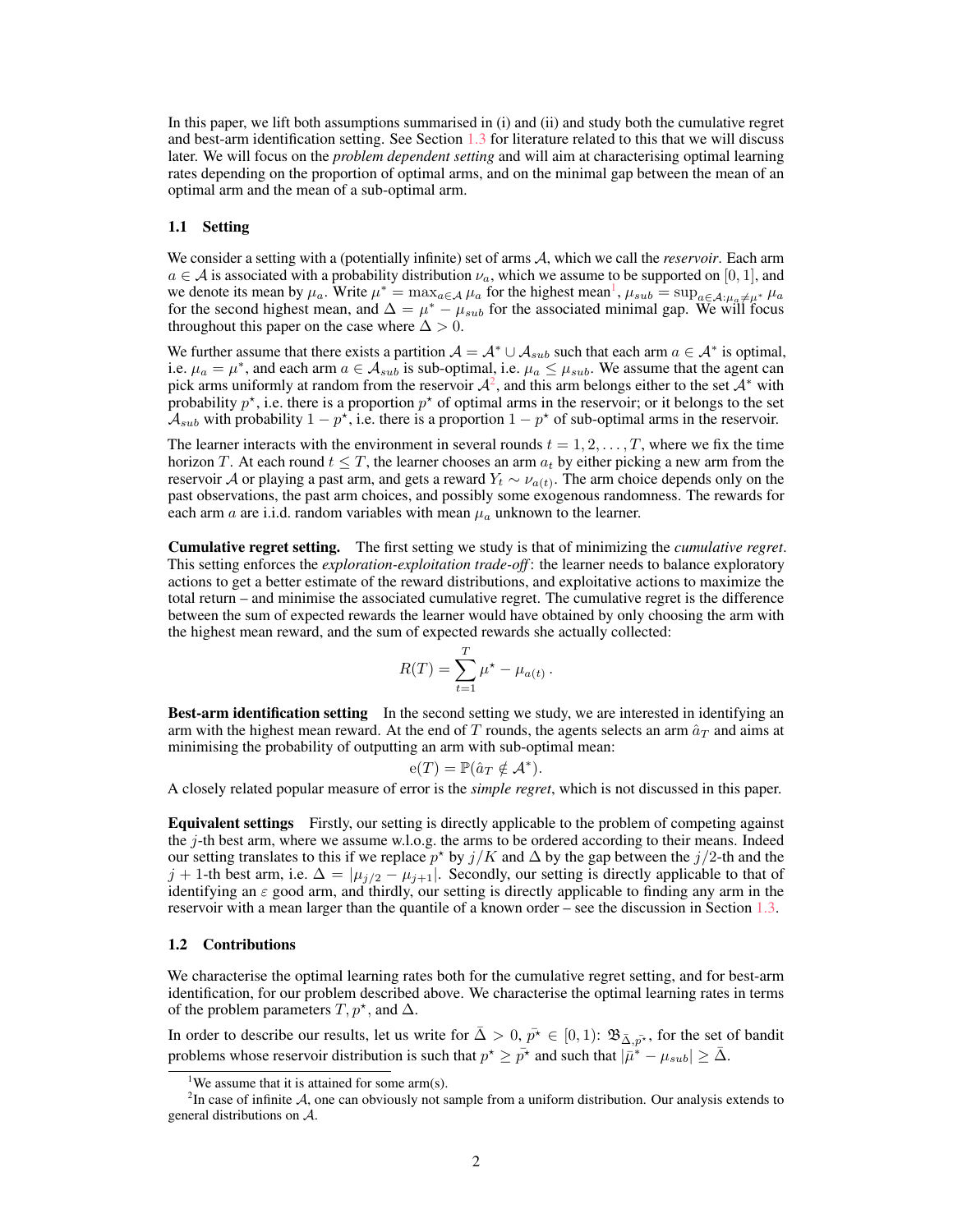**Cumulative regret** We provide an algorithm, *that takes*  $p^*$  *as a parameter*, that is such that (see Theorem [1\)](#page-6-0)

$$
\mathbb{E}R(T) \le O\bigg(\frac{\log T \log(1/\Delta)}{p^{\star} \Delta}\bigg).
$$

Conversely, we prove in Theorem [2](#page-6-1) that for  $\bar{p}^* \leq 1/4$  and  $\bar{\Delta} \leq 1/4$ , and for any algorithm, there exists a problem in  $\mathfrak{B}_{\bar{\Delta}, p^*}$  such that

$$
\mathbb{E}R(T) \ge \Omega\bigg(\frac{\log T}{\bar{p^*}\bar{\Delta}}\bigg).
$$

These two bounds match up to a multiplicative factor of order  $\log(1/\Delta)$ . They highlight the intuitive fact that we should pay the number of arms in the rate only relative to the number of optimal arms – i.e. only through  $p^*$ . Indeed, the probability of picking an optimal arm in the reservoir when sampling uniformly at random being  $p^*$ , if we sample about  $1/p^*$  arms at random from the reservoir, we will have sampled one optimal arm with constant probability – so that  $1/p^*$  plays the same role as the number of arms.

Having said that, there is a main conceptual difficulty in order to get a rate that is tight in terms of its dependence in T. If we sample only  $1/p^*$  arms from the reservoir, the probability of having no optimal arms in the chosen set of arms is also a constant  $-$  so that the regret is linear in  $T$ . It is therefore essential to sample *more* arms. In order to have a logarithmic regret in T, we need to sample at least about  $\log T/p^*$  arms from the reservoir – in which case at least one of them is optimal with probability polynomially decaying with T. But if we do this, we get a regret of order  $\frac{(\log T)^2}{n^* \Delta}$  $\frac{\log I}{p^* \Delta}$ , as there are about  $\log T/p^*$  sub-optimal arms whenever  $p^*$  is not too close to 1. This is much larger than the bound that we have, where the dependence on T is only  $\log T$ . In order to achieve this bound, we need to take into account the fact that when sampling  $\log T/p^*$  arms from the reservoir, there is typically not just 1, but  $\log T$  optimal arms with high probability – and leverage this fact both in our algorithm and in the associated proof. We describe this in more detail in Section [2.1.](#page-5-0)

**Best-arm identification** We provide an algorithm *that does not take*  $p^*$  *as a parameter*, such that,

$$
\mathrm{e}(T) \leq O\bigg(\log(T)\exp\bigg(-c\frac{T\Delta^2p^\star}{\log(T)}\bigg)\bigg),
$$

where c is some universal constant. Conversely, we prove that for  $p^* \leq 1/4$  and  $\Delta \leq 1/4$ , and for any algorithm, there exists a problem in  $\mathfrak{B}_{\bar{\Delta}, p^*}$  such that  $e(T) \ge \Omega(\exp(-cT\Delta^2 p^*))$ , where  $c > 0$ is some universal constant. These two bounds match in order up to a factor of order  $log(T)$  in the exponential, it is an open question here whether this term is necessary or not.

These bounds highlight the intuitive fact that we should pay the number of arms in the rate only relative to the number of optimal arms – i.e. only through  $p^*$ . As in the cumulative regret setting, if we sample about  $1/p^*$  arms at random from the reservoir, we will have sampled one optimal arm with constant probability – so that  $1/p^*$  plays the same role as the number of arms.

As in the cumulative regret setting, there is again a main conceptual difficulty in order to get a rate that is tight in terms of its dependence in T. If we sample only  $1/p^*$  arms from the reservoir, the probability of having no optimal arms in the chosen arms is also a constant – which is way smaller than the targeted best-arm identification probability. In order to have at least one optimal arm in the set of arms picked from the reservoir with a probability that decays exponentially with  $p^{\star}T\Delta^2$ , the number of arms that have to be sampled should be larger than  $T\Delta^2$ . But if we do this, we get an upper bound on the probability of error that is of constant order – which is much larger than the bound that we have. In order to obtain our upper bound, we need to take into account the fact that when sampling  $T\Delta^2$  arms from the reservoir, there is typically not just 1, but  $p^{\star}T\Delta^2$  optimal arms with high probability – and leverage this fact both in our algorithm and in the associated proof. We describe this in more detail in Section [3.1.](#page-7-0)

Adaptation to  $p^*$ : diverging pictures for cumulative regret and best-arm identification The algorithm for cumulative regret takes (a lower bound on)  $p^*$  as parameter, but the algorithm for best-arm identification does not take anything related to  $p^*$  or  $\Delta$  as a parameter. And so, while our algorithm for best-arm identification is adaptive to  $p^*$  and  $\Delta$ , our cumulative regret algorithm is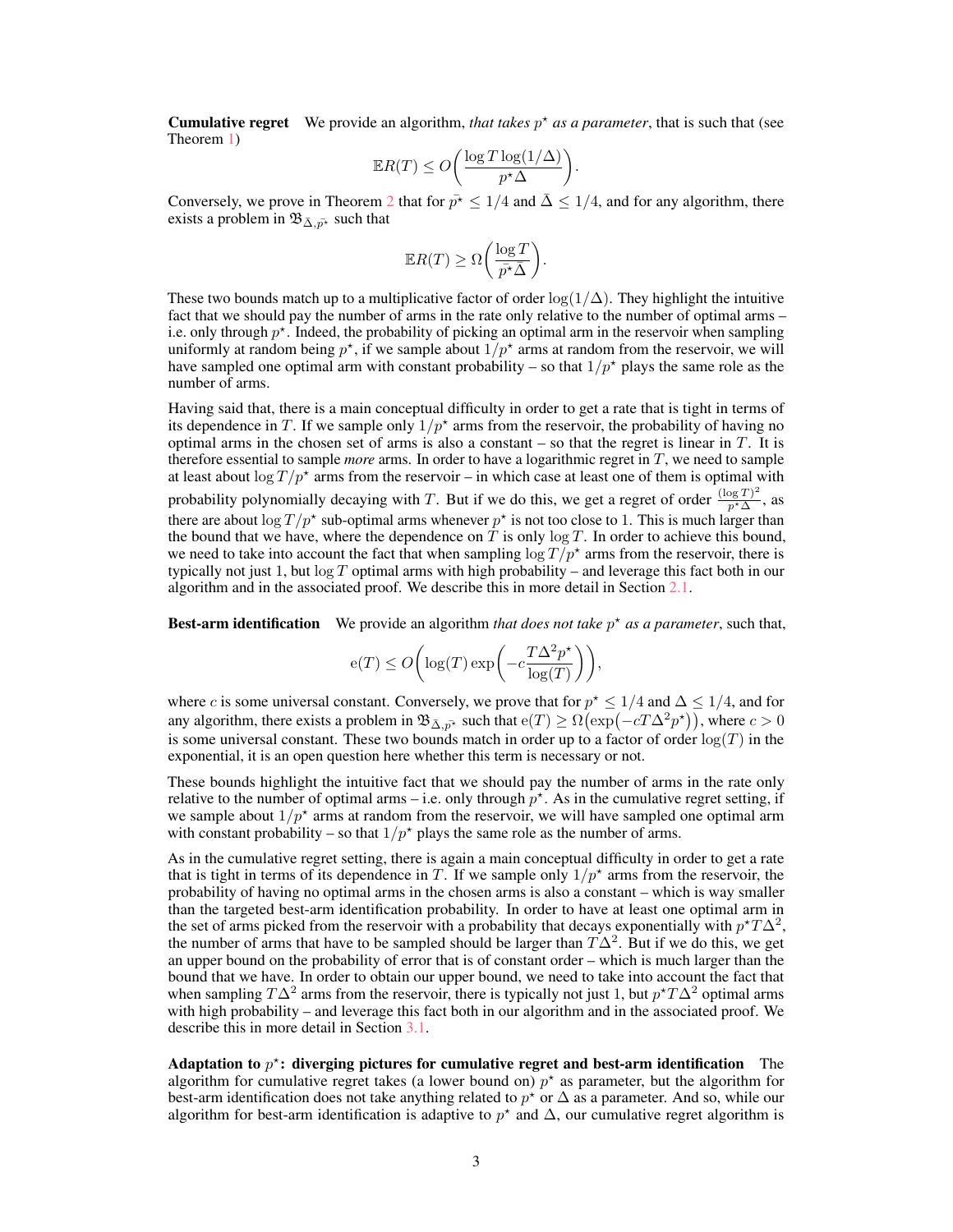adaptive to  $\Delta$  but not  $p^*$ . In Section [2.3](#page-6-2) we prove that it is not just a weakness of our analysis, but that it is *impossible to adapt to* p ? *when it comes to the cumulative regret*. The phenomenon of adaptation to the problem hyper-parameters being possible for best-arm identification but not for cumulative regret, was observed earlier: In the  $\chi$ -armed bandit setting [\[37\]](#page-11-2) show it is impossible to adapt to smoothness and  $[23]$  further classifies the cost of adaptation in this case.  $[41]$  explore the cost of adaptation to  $p^*$  for the problem independent case where the number of arms is large.

#### <span id="page-3-0"></span>1.3 Related work

Finite and small number of arms. The regret-minimization setting, introduced by [\[38\]](#page-11-1), has been well-studied for *finite*-armed bandit models. Algorithms for this problem fall into several categories: algorithms based on upper-confidence bounds (UCB) for the unknown arm means [\[28,](#page-10-2) [3,](#page-9-3) [2,](#page-9-4) [11\]](#page-9-5), algorithms that exploit a posterior distribution on the means, such as Thompson Sampling [\[39,](#page-11-4) [32\]](#page-10-3), and many more such as explore-then-commit [\[20\]](#page-10-4) and phased-elimination [\[19\]](#page-10-5). Logarithmic instance-dependent lower bounds have already been obtained in the seminal paper by [\[34\]](#page-10-6), and were generalized later, e.g. by [\[10\]](#page-9-6), see [\[21\]](#page-10-7) for an overview and simple proofs. In the setting where the number of arms  $|\mathcal{A}|$  is finite and not too large – much smaller than  $T$  – a classical problem dependent upper bound on the expected cumulative regret is<sup>[3](#page-3-1)</sup>

$$
\sum_{a \in \mathcal{A}\setminus\mathcal{A}^*} \left(\frac{8\log T}{\mu^* - \mu_a} + 2\right) \le |\mathcal{A}_{sub}| \frac{\log T}{\Delta} + 2|\mathcal{A}_{sub}|.
$$
 (1)

The bound in the RHS is tight if all sub-optimal arms have the same gap  $\Delta$ . Moreover, this regret bound asymptotically matches the lower bound by  $[10]$  up to a multiplicative constant. In the case where there are infinitely many sub-optimal arms, on the other hand, this upper bound is infinite, *even* when the proportion of optimal arms  $p^*$  is large and where one would hope for better performances.

The fixed-budget best-arm identification setting was introduced by [\[7,](#page-9-0) [1\]](#page-9-1) and has been widely studied. It is well-known that algorithms that are optimal for cumulative-regret minimization cannot yield optimal performance for best-arm identification [\[8,](#page-9-7) [31\]](#page-10-8). Write<sup>[3](#page-3-1)</sup> $H = \sum_{a \in A \setminus A^*} \frac{1}{(\mu^* - \mu_a)^2} \leq \frac{|A_{sub}|}{\Delta^2}$ . The bound in the RHS is tight if all sub-optimal arms have gap  $\Delta$ . It is proven by [\[1\]](#page-9-1) that given  $H$ , there exists an algorithm such that the probability of misidentifying an optimal arm is of order  $\exp(-cT/H)$ , where  $c > 0$  is some universal constant. In the case where there is *a single optimal arm* this bound is provably optimal [\[12\]](#page-9-8) when H is known. However, in the case where there are infinitely many sub-optimal arms this upper bound is larger than 1 and thus vacuous, *even when the proportion of optimal arms* p ? *is large and where one would hope for better performances*.

Importantly, our results in both settings extend to finite bandits. Furthermore we do not need infinite A for our results to be near optimal. In the finite setting with K arms and  $p^*K$  optimal arms the problem is strictly harder than one with  $\frac{1}{p^*}$  arms and a single optimal arm. Indeed, the latter problem would correspond to one where the learner receives, as additional information, a partition of the set of K arms in  $\frac{1}{p^*}$  groups, where one of the groups contains all optimal arms, and the others are only composed of sub-optimal arms. One can then see that we match the classical UB and LB for the finite bandit problem, up to  $\log(1/\Delta)$  terms.

Large to infinite number of arms. The setting with an infinite number of arms – and sometimes also many optimal arms – has been studied in different settings.

A setting that is very related to ours is the infinitely many-armed setting where a distribution is assumed on the reservoir – called the reservoir distribution. At each round, the learner can pull a previously queried arm, or a new arm that is sampled according to the reservoir distribution. A classical assumption on the reservoir is that the proportion of  $\Delta$ -near optimal arms is of larger order than  $\bar{\Delta}^{-\alpha}$  for any  $\bar{\Delta}$ . This setting been studied for both cumulative regret minimization [\[5,](#page-9-2) [40,](#page-11-5) [6,](#page-9-9) [17\]](#page-10-9) and for best-arm identification [\[13,](#page-9-10) [4,](#page-9-11) [15\]](#page-9-12). A classical strategy is to select a subset of arms from the reservoir, large enough so that it contains a near optimal arm with high probability, and to use classical bandit strategies on these arms. The minimax order of magnitude of the cumulative regret is classical bandit strategies on these arms. The minimax order of magnetic then  $\sqrt{T} \vee T^{\alpha/(\alpha+1)}$  and for the simple regret it is  $T^{-1/2} \vee T^{-1/\alpha}$ .

<span id="page-3-1"></span> $3$  In the case where  $A$  is finite otherwise the quantity below is infinite.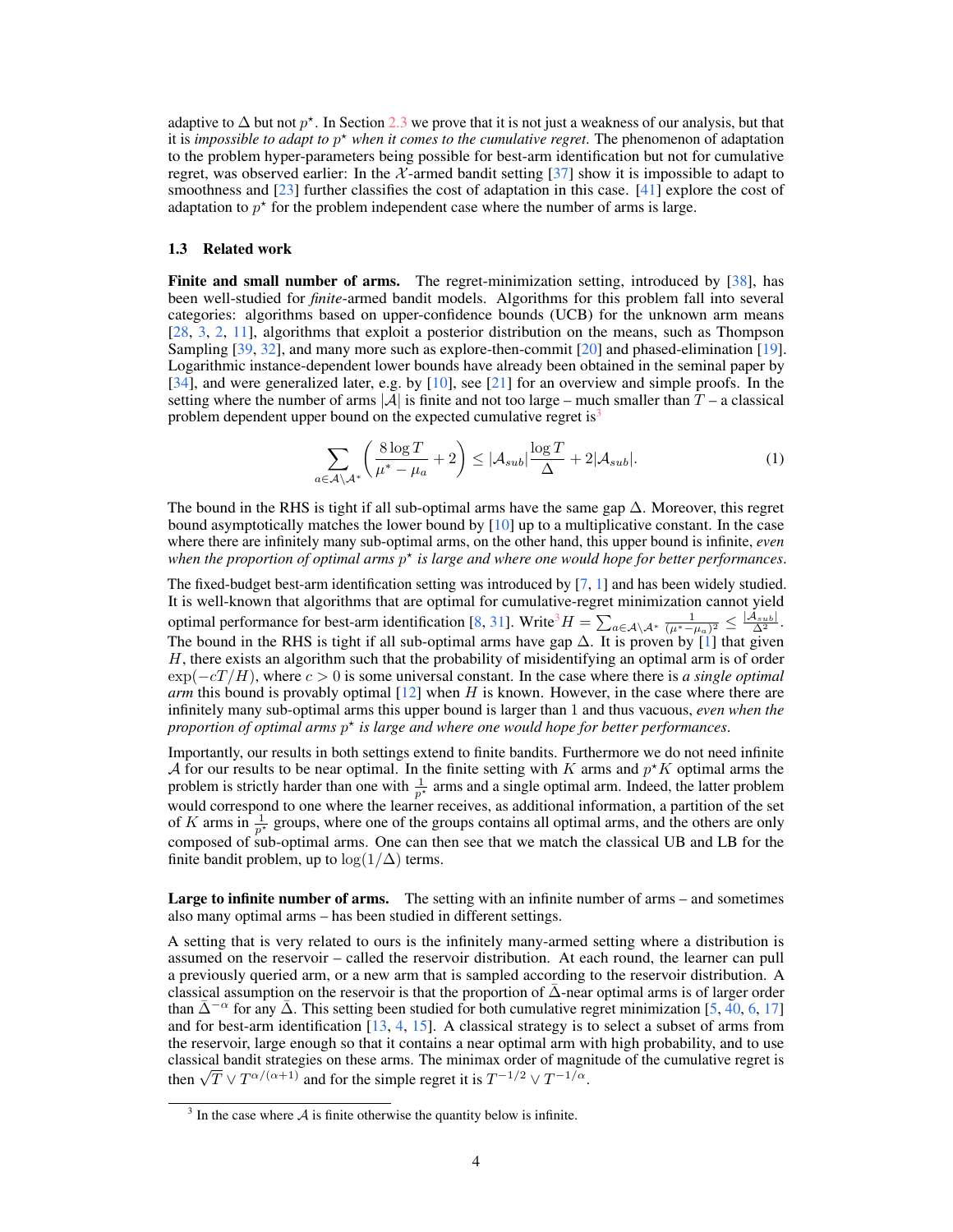Related results have also be obtained in the setting where the number of arms is finite, but large – i.e.  $K > T$  – and under related assumptions on the frequency of near-optimal arms [\[41\]](#page-11-3). While our setting is extremely related to this setting, the assumption about the frequency of near-optimal arms differs in the above literature from the assumption we make in this paper. Their bounds are not dependent upon  $\Delta$  – they assume  $\forall k \in [K], \mu_k \in [0, 1]$ , and instead focus on achieving semi adaptivity in regards to an unknown  $\alpha^*$ , where  $\alpha^* := \inf \{ \alpha : K/|S_*| < T^{\alpha} \}$ . In the context of our setting  $T^{\alpha}$  would act as a upper bound on  $1/p^*$ . They propose an algorithm with user defined parameter  $\beta$  that has no guarantees on regret for  $\beta < \alpha$ . And while our assumption is more restrictive, we also expect to obtain much smaller optimal rates. Our results differ from this stream of literature in the same way that, in the classical MAB, *problem dependent results differ from problem independent results*.

Another setting takes a regularity assumption on the reservoir distribution around  $\mu^*$  – that is, the proportion of arms in the reservoir whose gap is of order greater than  $\overline{\Delta}$  is bounded above by a function of  $\bar{\Delta}$ , typically  $\bar{\Delta}^{\alpha}$ , where  $\alpha$  is the regularity coefficient. For best-arm identification adaptivity is possible without knowledge of  $\alpha$  and [\[13\]](#page-9-10) provide algorithms for the simple regret with LB matching up to  $log(T)$  terms. In the case of cumulative regret [\[40\]](#page-11-5) and [\[6\]](#page-9-9) again provide near optimal results but in the case of *known*  $\alpha$ . While the above literature considers a weaker assumption on the reservoir distribution, their results are also considerably weaker than our own. For best-arm identification they identify a sub optimal arm whose distance to the optimal arm is bounded polynomially with  $T$ . For cumulative regret the regret is bounded polynomially with  $T$ . These bounds are in both cases much larger than our bounds – which essentially reflects that their assumption are weaker.

Closer to our setting are the works [\[15\]](#page-9-12) and [\[4\]](#page-9-11), where they try to find any arm in the reservoir with a mean larger than the quantile of a known order (with respect to the reservoir distribution) with high probability. This can be seen as the fixed confidence version of our setting for best-arm identification where the order of the quantiles is our known proportion of optimal arms  $p^*$  and the gap  $\Delta$  is the difference between the first and the second quantile of order  $p^*$ . Precisely, [\[4\]](#page-9-11) provide an algorithm that can find an arm above the quantile of order  $p^*$  with probability at least  $1 - \delta$  in less than  $H_{\Delta,p^*}$  log $(1/\delta)^2$  samples on average, where  $H_{\Delta,p^*} \approx 1/(p^*\Delta^2)$  is the problem dependent constant. The fixed confidence result of [\[4\]](#page-9-11) translates, in the fixed budget setting, into an upper bound on the probability of error  $e(T)$  of order  $exp(-c\sqrt{Tp^{\star}\Delta^2})$  where  $c > 0$  is some universal constant – which is much larger than our bound for large  $T$ . Similarly,  $[16]$  consider the regret with respect to a fixed quantile of order  $p^*$  of the distribution of the means in the reservoir which is again quite related to the regret in our setting. They obtain an algorithm with a bound on cumulative regret of order  $R(T) \leq O(1/p^* + \sqrt{(T/p^*) \log(p^*T)})$ , for any  $\Delta > 0$  – in this sense, this analysis is problem independent.

Also closely related is the paper [\[30\]](#page-10-10) which deals with identifying an  $\varepsilon$  good arm – in the case where there are many such  $\varepsilon$  good arms, with high probability. Again this can be seen as a fixed confidence version of our setting, with the proportion of  $\varepsilon$  good arms being equivalent to our  $p^*$ . However, the focus of their results differs considerably to our own. Specifically, in our setting, Theorem 2 of [\[30\]](#page-10-10) provides an upper bound on the expectation of a stopping time for epsilon good arm identification, of the order  $\bar{\mathcal{H}} \log(\bar{\mathcal{H}})$  where  $\bar{\mathcal{H}} \approx 1/(p^{\star} \Delta^2) \log(1/\delta)$  but this bound does not hold in high probability, which would be necessary if one wished to directly compare their results to ours. Indeed for the stopping time of their algorithm to be bounded in high probability one would need to pay a  $\log(1/\delta)^2$ term, corresponding to  $\exp(-\sqrt{\Delta^2 p^* T})$  in our setting, see Remark 4 in [\[30\]](#page-10-10) and page 15 in the appendix of the full version  $[29]$ . The focus of  $[30]$  is instead to get more complete gap dependent bounds, considering also the gaps within the epsilon good arms but as mentioned their results cannot be applied directly to our setting and, as they point out, extending their approach to include high probability guarantees would be strictly sub optimal compared to our results.

We can also view the *most-biased coin problem* studied by [\[14\]](#page-9-14) and [\[25\]](#page-10-12) as a particular instance of our setting where all optimal arms are distributed according to a Bernoulli distribution  $\mathcal{B}er(\mu^*)$  and any sub-optimal arm is distributed according to the *same* Bernoulli distribution  $\mathcal{B}er(\mu^-)$ . The goal is then to identify an optimal arm with high probability with as few samples as possible. Precisely, [\[25\]](#page-10-12) prove that they can find an optimal arm with probability at least  $1-\delta$  with  $\log(1/(p^*\Delta^2))\frac{\log(1/\delta)}{p^*\Delta^2}$ samples in expectation when  $\mu^*$ ,  $\mu^-$  and  $p^*$  are unknown to the agent and with  $\frac{\log(1/\delta)}{p^*\Delta^2}$  samples if  $p^*$  is known. It is also worth mentioning the problem of  $p^*$  estimation for the biased coin problem.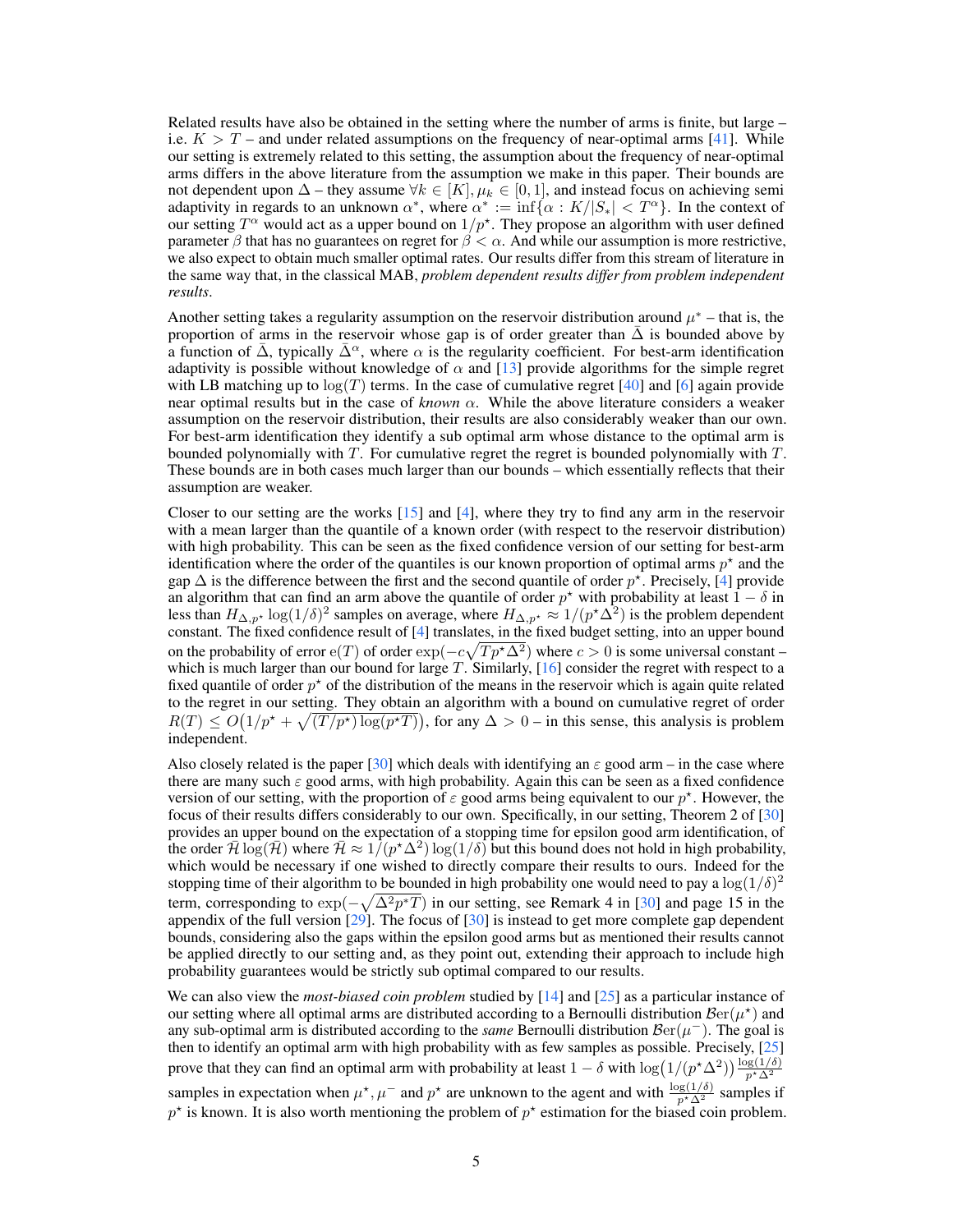For unknown  $p^*$  and  $\Delta$ , [\[36\]](#page-11-6) describe, in the fixed confidence setting, the optimal learning rate for estimating  $p^*$ , up to an additive error  $\varepsilon$ , of the order  $\frac{p^*}{\varepsilon^2}$  $\frac{p}{\varepsilon^2\Delta^2}\log(1/\delta).$ 

The translation of the result from [\[25\]](#page-10-12) to the fixed budget setting is much closer to our result, as it would provide a bound of order  $\exp(-cT p^* \Delta^2 / \log(1/(p^* \Delta^2)))$  where  $c > 0$  is some universal constant. This is very similar to our bound, but there is a main difference: we do not assume that there are just two possible distribution for the arms as  $[25]$  – the set  $A_{sub}$  of sub-optimal arms might contain arms of diverse means, all being at a gap more than  $\Delta$  from  $\mu^*$ . This makes the problem *significantly more difficult* – in particular regarding the adaptation to  $p^*$  – since in our setting, it is impossible to estimate the minimal gap  $\Delta$ , see Section [5.](#page-8-0) In fact, extending to a more general reservoir is an open question of interest left at the end of the above paper.

Otherwise, there are some other formulations of the infinitely-many armed bandit problem that are quite popular, but very different from our setting, and that we mention here for completeness. Many works are devoted to the setting where there is some topological relation between the index of the arms, and the mean of the arms [\[33,](#page-10-13) [9,](#page-9-15) [22\]](#page-10-14). This setting is often referred to as the  $\mathcal{X}$  –armed bandit setting, and not related to our work as we do not make such topological assumptions. Finally, a paper in which the setting is close to ours, but where the goal is very different, is the one by  $[26]$ . The authors consider a partition of the (infinite) space  $\Omega$  of K-armed bandit models  $\nu = (\nu_1, \dots, \nu_K)$ , and want to identify for a given bandit model  $\mu \in \Omega$  the correct partition component it belongs to.

Fixed confidence to fixed budget setting In the fixed confidence setting for best-arm identification, given some  $\delta > 0$ , one aims to bound the expected number of samples one needs to correctly identify an optimal arm with probability greater than  $1 - \delta$ . With our best-arm identification upper bound (Theorem [4\)](#page-7-1) in mind, we can essentially translate our result to the fixed confidence setting by considering  $\delta = \exp\left(-\frac{Tp^*\Delta^2}{\log(1/\Delta)}\right)$ , and solving for T. This leads to a upper bound on the number of samples [Elimination](#page-7-2) needs to be  $\delta$ -approximately correct of:  $\frac{\log(\frac{1}{\delta})\log(\frac{1}{\Delta})}{p^{\star}\Delta^2}$ . The papers [\[25\]](#page-10-12) and [\[4\]](#page-9-11) both deal with settings very related to our own but from the fixed confidence perspective. [\[4\]](#page-9-11) deals with quantile estimation and as highlighted above their results can be applied to our setting but deals with quantile estimation and as highlighted above their results can be applied to our setting but<br>with a significantly worse bound on probability of error of order  $\exp(\sqrt{T p^* \Delta})$ . In [\[25\]](#page-10-12) the problem of best-arm identification is tackled directly but with strong restriction on the reservoir distribution, they consider the case were all sub optimal arms are identically distributed.

# 2 Cumulative regret

We first present an algorithm and prove an upper bound on its cumulative regret, and then we present a problem-dependent lower bound that shows we match the regret bound up to poly-log terms in  $\Delta$ . Lastly, we provide a theorem to the effect that adaptation to the proportion of optimal arms  $p^*$  is not possible in this setting.

#### <span id="page-5-0"></span>2.1 Upper bound

We present [Sampling-UCB](#page-6-3) for cumulative regret minimization. This algorithm is an Upper Con-fidence Bound (UCB) type algorithm [\[35\]](#page-11-0). We first sample a set  $\mathcal L$  of arms large enough such that with high probability (of order  $1 - 1/T$ ) there is a proportion of order  $p^*$  optimal arms. Then we build an upper confidence bound on the empirical mean of each sampled arm, see [\(2\)](#page-6-4), where  $\hat{\mu}_a^t$  is the empirical mean of arm a at time t and  $N_a^t$  the number of times arm a was pulled until time t. At time t we pull the arm  $a \in \mathcal{L}$  with the highest upper confidence bound  $U_a^t$ . The complete procedure is detailed in Algorithm [1.](#page-6-3) Notably, we do not tune the upper confidence bounds such that they are exceeded with probability less than  $1/T$ , as for finite-armed bandits. In that setting, a common choice is to have bonuses of the form  $\hat{\mu}_a^t + \sqrt{2 \log(T)/N_a^t}$ , see [\[35\]](#page-11-0). Instead we use an exploration function function that does not depend on  $T$ , such that the upper confidence bounds are exceeded with probability smaller than a fixed constant, see [\(2\)](#page-6-4). Thus we only pay a constant regret of order  $\log(1/\Delta)$  on the set of sampled arms  $\mathcal{L}$ . This is made possible by leveraging the fact that we know that there is a proportion of order  $p^*$  optimal arms.

We prove the following regret bound for [Sampling-UCB](#page-6-3) in Appendix [A.](#page-13-0)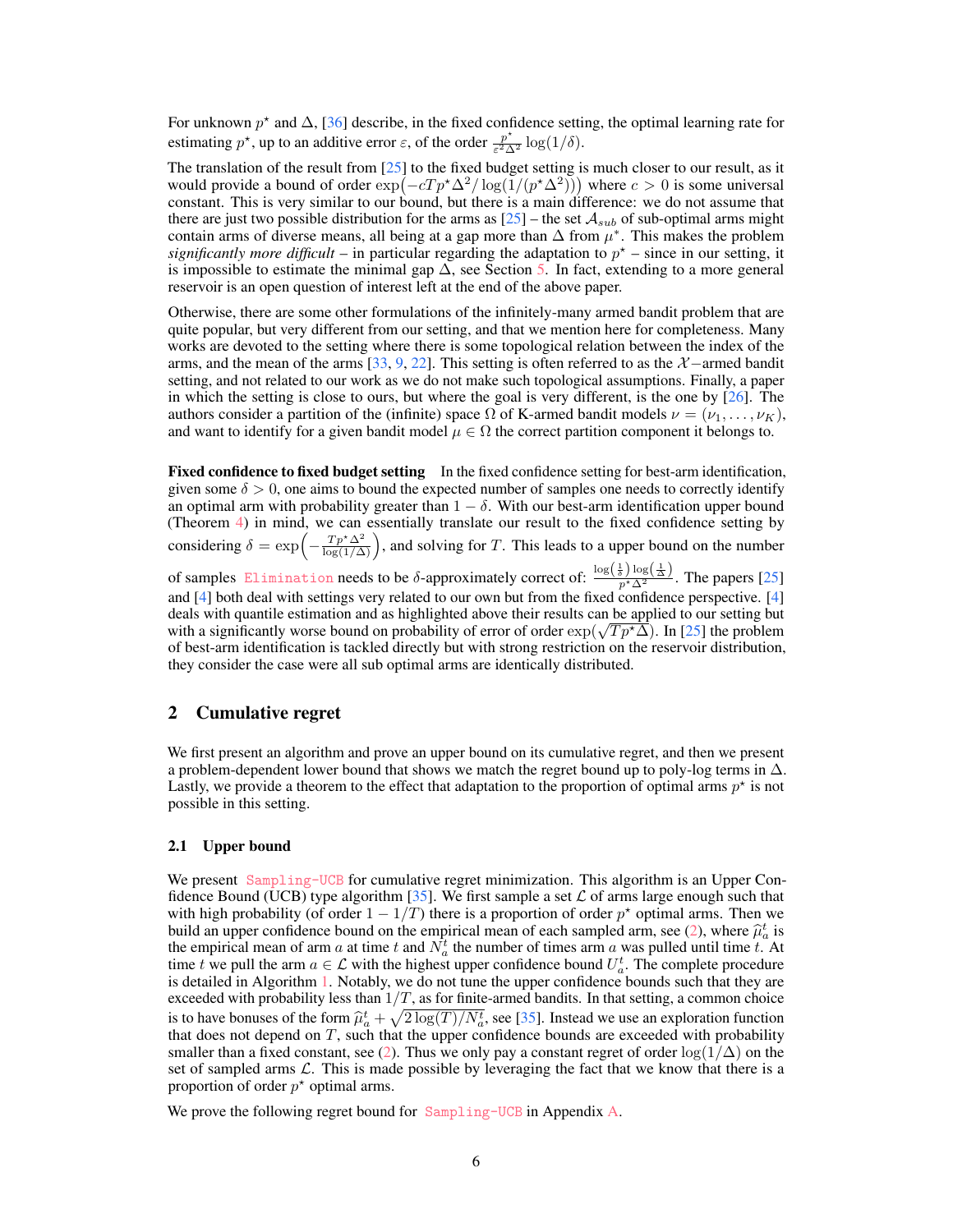<span id="page-6-3"></span>**Input:**  $\gamma \in (0, 1), L > 1$ **Initialize:** Pick  $\mathcal{L}$ , with  $|\mathcal{L}| = L$ , arms from the reservoir A. Sample each arm once. for  $t = L + 1$  *to*  $T$  do

Compute for each arm  $a \in \mathcal{L}$  the quantity

$$
U_a^t = \hat{\mu}_a^t + \sqrt{\frac{\gamma^2 (1 - \gamma)^{-1} / 4 + \log(\pi^2 / 6) + 2 \log(N_a^t)}{2N_a^t}},\tag{2}
$$

Play  $a_t = \arg \max_{a \in \mathcal{L}} U_a^t$ . end

#### <span id="page-6-4"></span>Algorithm 1: Sampling UCB

<span id="page-6-0"></span>**Theorem 1.** *For*  $T \geq 2$ ,  $\gamma \in (0,1)$  and  $L = \lceil 4 \log(T)/(p^{\star}\gamma^2) \rceil$ , the expected cumulative regret of [Sampling-UCB](#page-6-3) *is upper bounded as follows:*

$$
\mathbb{E}R(T) \le O\left(\frac{\log(T)\log(1/\Delta)}{p^{\star}\Delta}\right),\,
$$

*see the end of the proof for a precise bound, i.e.* [\(3\)](#page-14-0)*.*

Note that this bound matches the lower bound of Theorem [2](#page-6-1) of Section [2.2,](#page-6-5) for T large enough and up to a log(1/ $\Delta$ ) multiplicative factor. Also, L can be calibrated with a lower bound on  $p^*$  instead of  $p^*$ , but this lower bound will appear in the rate instead of  $p^*$ .

<span id="page-6-6"></span>**Remark 1.** Algorithm [Sampling-UCB](#page-6-3) samples L arms uniformly at random from the reservoir. What we mean by this is that each arm is pulled at random from A *independently from the other pulled arms*. In other words, by doing this, we potentially artificially create several independent copies of the same arm – which might seem counter-intuitive, but is formally not a problem.

What this anyway implies is that the case  $|\mathcal{A}| \leq L$  is not a problem – with this idea of independent copies, we can pull more arms from the reservoir than the number  $|\mathcal{A}|$  of arms.

**Remark 2.** Our algorithm is reminiscent of that of  $[24]$ , which, as our own, uses a UCB which does not depend on the time horizon, but only on the number of times an arm has been pulled. However, they do so for different reasons, namely to adapt to the infinite time horizon of the fixed confidence setting.

#### <span id="page-6-5"></span>2.2 Lower bound

We can prove an equivalent of the [\[34\]](#page-10-6) lower bound for finite-armed bandits for our setting. The following theorem is proved in Appendix [A.](#page-13-0)

<span id="page-6-1"></span>**Theorem 2.** *Consider*  $\Delta \in (0, 1/4)$  *and*  $p^* \in (0, 1/4]$ *. For any bandit algorithm, there exists a bandit problem in*  $\mathfrak{B}_{\Delta,p^*}$  *such that* 

$$
\mathbb{E}R(T) \ge \min\left(\frac{1}{60} \frac{\max\left\{\log(\Delta^2 T/16), 0\right\}}{p^{\star} \Delta}, \sqrt{T}\right)
$$

Note that if we consider the gap  $\Delta$  and the proportion of optimal arms  $p^*$  as fixed and T large in comparison, i.e.  $\Delta \gg \sqrt{1/T}$ , then our lower bound is of order  $\log(T)/(p^*\Delta)$ . This is the problemdependent regime that we consider in this paper. On the contrary, if  $\Delta \approx \sqrt{1/T}$  then our lower bound is of order  $\sqrt{T}$ . This is rather the problem-independent regime studied by [\[16\]](#page-9-13). We can make a parallel between the lower bound in our setting and the one for finite-armed bandits. Indeed, if we consider that the proxy for the number of arms is  $|A| \sim 1/p^*$  which implies that there is  $p^*|A| \sim 1$ optimal arm, then we recover the problem-dependent lower bound of order  $|\mathcal{A}| \log(T)/\Delta$ , if there are  $|A| - 1$  sub-optimal arms with gap  $\Delta$ .

# <span id="page-6-2"></span>2.3 Impossibility of adapting to  $p^*$

The following theorem shows that in the setting of minimizing the cumulative regret, it is impossible to adapt to the proportion of optimal arms  $p^*$ . The theorem is proved in Appendix [A.](#page-13-0)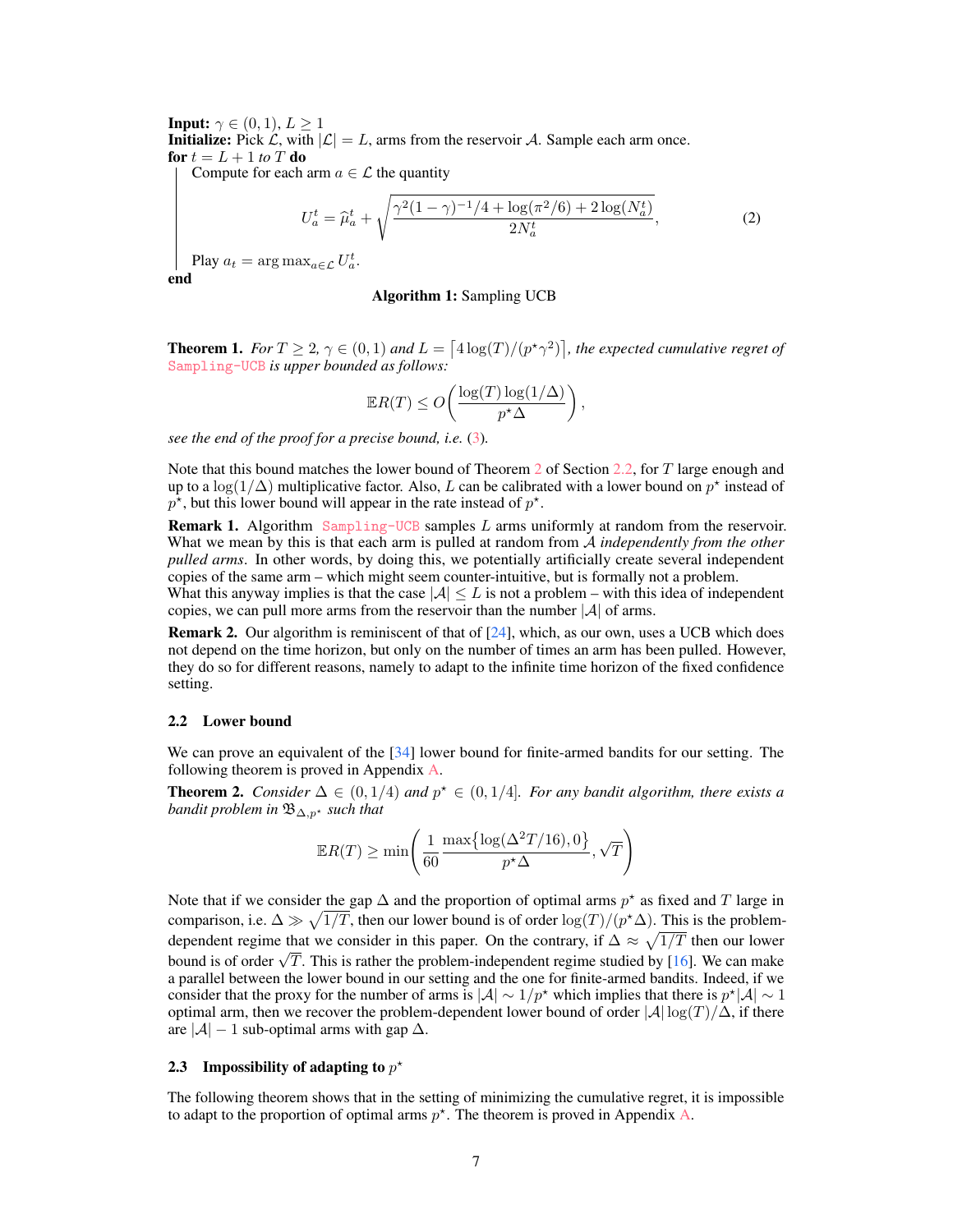<span id="page-7-3"></span>**Theorem 3.** Let  $p^* \leq \frac{1}{4}$  and  $c > 0$  such that  $T \geq 4\left(\frac{c \log(T)}{p^* \Delta^2}\right)^2$ . For any bandit algorithm  $\mathfrak A$  such *that for all bandit problems in*  $\mathfrak{B}_{\Delta,p^*}$ *, we have,* 

$$
\mathbb{E}R(T) \le \frac{c \log(T)}{p^{\star} \Delta}
$$

*one has that*  $\forall q^* \leq \frac{4p^*}{q}$ c *there exists a problem in* B∆,q? *such that*

$$
\mathbb{E}R(T) \ge \frac{\sqrt{T}\Delta}{4} \; .
$$

**Remark 3.** The [Sampling-UCB](#page-6-3) algorithm takes a user defined parameter  $\gamma$  (which can be taken as a universal constant) and L, which should be calibrated depending on (a lower bound on)  $p^*$ . While this is necessary, it is important to not that none of the parameters requires knowledge of  $\Delta$ .

## 3 Best-arm identification

We present our [Elimination](#page-7-2) algorithm for best-arm identification, together with an upper bound on the probability of outputting a sub-optimal arm; next we prove a lower bound, which is matched by our upper bound up to a  $1/\log(T)$  factor in the exponential.

#### <span id="page-7-0"></span>3.1 Upper bound

As its name suggests, the [Elimination](#page-7-2) algorithm (summarized in Algorithm [2\)](#page-7-2) works by successive elimination of arms – through the update at round i of a set  $A_i$  – although with a twist. We begin by sampling approximately T arms at the first round. Namely, we first select a set  $A_1$  of  $|A_1| = \lfloor \bar{c}T / \log T \rfloor$  arms taken at random from the reservoir, for some constant  $\bar{c} > 0$ . Then at each round we use a  $T/\log T$  fraction of our budget to sample the arms in our set. And so at round i we sample each arm in the set  $A_i$  a number of  $t_i = \lfloor \bar{c}T / (|\mathcal{A}_i| \log T)\rfloor$ . We then eliminate half of the arms based on the arms' empirical means – namely, we just keep the  $||A_i|/2 \,|| \vee 1$  arms in  $A_i$ that have highest empirical means – and introduce an additional number of arms sampled from the reservoir distribution – namely  $\lfloor |A_i|/4 \rfloor$  – such that the final size of our arm set is reduced by  $\frac{3}{4}$ . At the end of the budget, we have one arm remaining – due to the choices of  $\bar{c}$  – which is the arm that we return. Note that Remark [1](#page-6-6) applies here too so that it is not a problem if  $|\mathcal{A}|$  is smaller than the number of arms required by the algorithm. Theorem  $4$  is proved in Appendix  $\overline{B}$ .

<span id="page-7-2"></span>Input:  $\bar{c}$ set  $i \leftarrow 1$ while  $i < \log T / \bar{c}$  do Sample each arm in  $A_i$  a number  $t_i = \lfloor \bar{c}T / (\vert A_i \vert \log T) \rfloor$  of times and compute their empirical means  $(\hat{\mu}_i(a))_{a \in \mathcal{A}_i}$ Put in  $A_{i+1}$  the  $1 \vee \lfloor |A_i|/2 \rfloor$  arms that have highest empirical means  $(\hat{\mu}_i(a))_{a \in A_i}$ , and add on top of that  $\lfloor |\mathcal{A}_i|/4\rfloor$  new arms taken at random from the reservoir  $i \leftarrow i + 1$ end Return any  $\hat{a}_T$  in  $A_i$ 

Algorithm 2: [Elimination](#page-7-2)

<span id="page-7-1"></span>**Theorem 4.** *Set*  $\bar{c} = \log(4/3)$ . [Elimination](#page-7-2) *satisfies* 

$$
\mathbb{P}(\hat{a}_T \in \mathcal{A}^{\star}) \ge 1 - 2\log(T) \exp\left(-c\frac{\Delta^2 p^{\star} T}{\log T}\right),\,
$$

*where*  $c = \bar{c}/19200$ 

Remark 4. [Elimination](#page-7-2) works by discarding many sub-optimal arms and few optimal arms in each round, so that at the end, when just one arm remains, it is optimal with high probability. A key element is that [Elimination](#page-7-2) adds *fresh arms* from the reservoir at each round. This is to ensure that our algorithm is adaptive to  $p^*$ ,  $\Delta$ , as ensured by Theorem [4.](#page-7-1) Whenever the arms in  $\mathcal{A}_i$  are pulled less than about  $\Delta^{-2}$  times, there is no guarantee on what happens when half of the arms are eliminated.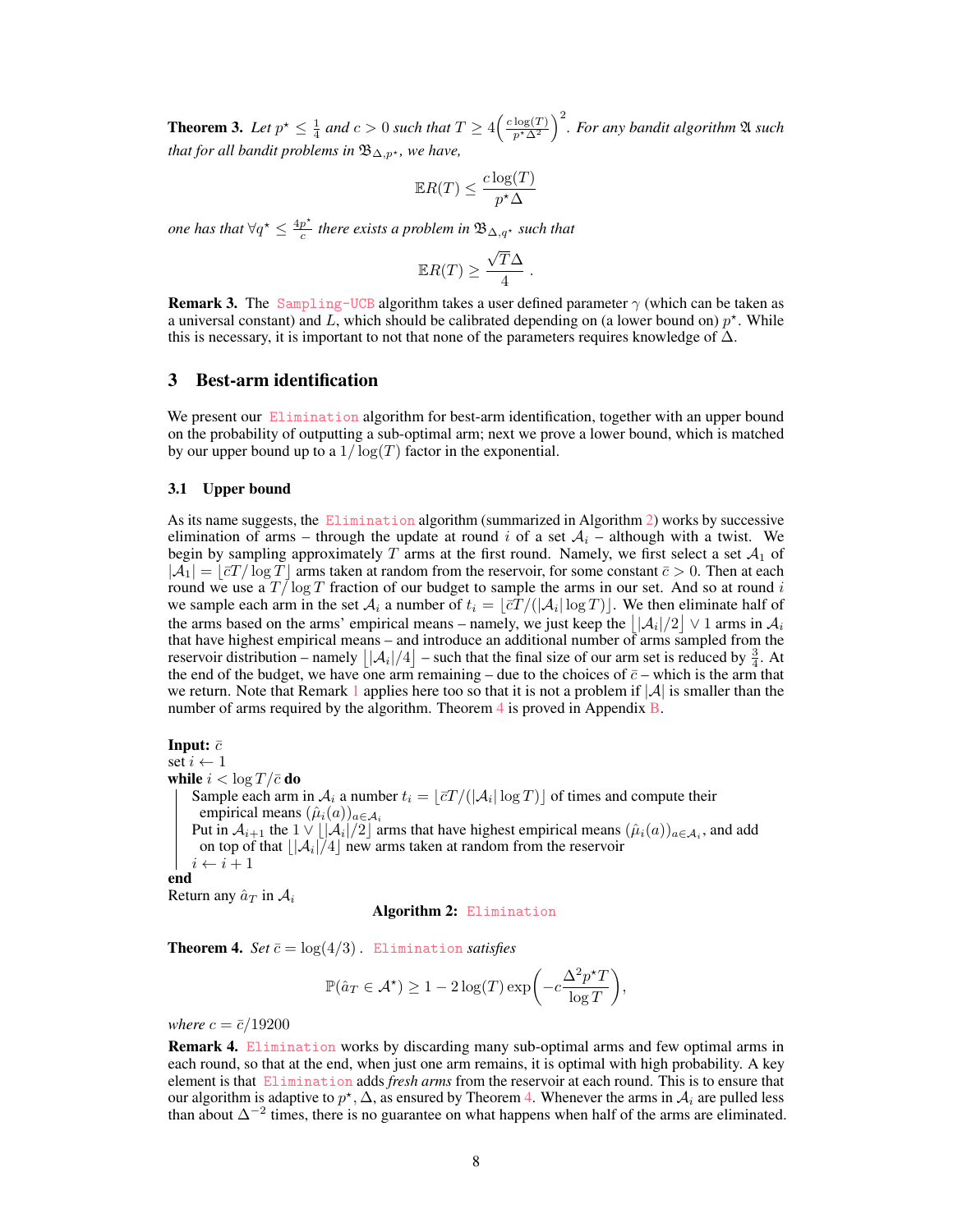Therefore, we have to make sure that when the algorithm arrives at a round i such that  $t_i \gtrsim \Delta^{-2}$ , the proportion of optimal arms is of larger order than  $p^*$  with high enough probability. This is ensured by adding the fresh arms added from the reservoir. Note that for some arm distributions, we do not need to add fresh arms and the algorithm would function also by just halving at each step the number of arms. Indeed, in the case where all arms follow a Bernoulli distribution, in terms of preserving the proportion of optimal arms, one can prove that halving the set of arms according to the empirical means is no worse than random halving of the set. Thus, in this case, with high probability we increase the proportion of optimal arms at each step, without diminishing it. This is however specific to the case of Bernoulli distributions and some other parametric families, and it is an open question whether this would be true in general.

Remark 5. The successive halving strategy our algorithm for best-arm identification is based on was first introduced by [\[27\]](#page-10-17), however, without the trick of adding fresh arms, as they didn't need to be adaptive to  $p^*$ .

#### 3.2 Lower bound

The following Theorem provides a lower bound on the probability of error for best arm identification in our setting. The proof of Theorem [5](#page-8-1) can be found in Appendix [B.](#page-17-0)

<span id="page-8-1"></span>**Theorem 5.** *Consider*  $\Delta \in (0, 1/4)$  *and*  $p^{\star} \in [0, 1/4]$ *. For any bandit algorithm, there exists a bandit problem in*  $\mathfrak{B}_{\Delta,p^*}$  *such that* 

$$
e(T) \ge \frac{1}{4} \exp\biggl(-Tp^{\star} \frac{\Delta^2}{32}\biggr).
$$

In proving the above theorem we essentially show that an agent cannot accurately distinguish between two cases:  $\mu^* = \frac{1}{2}$  and  $\mu^* = \frac{1}{2} + \Delta$ . That is, we consider two reservoirs  $\mathbf{R}_0$  and  $\mathbf{R}_1$  where  $\mu_0^* = \frac{1}{2}$ and  $\mu_1^* = \frac{1}{2} + \Delta$ . Using a coupling argument we bound the KL divergence between the distribution of samples collected on  $\mathbf{R}_0$  and  $\mathbf{R}_1$ . The results then follows by application of Bretagnolle-Huber's inequality.

# 4 Experiments

We conduct a preliminary set of experiments to test the performance of our algorithms. Specifically, for cumulative regret we compare our  $Sampling$  to the QRM1 algorithm by [\[16\]](#page-9-13) and the SR algorithm by Zhu and Nowak [\[41\]](#page-11-3). For simple regret we compare our [Elimination](#page-7-2) to the BUCB algorithm by [\[30\]](#page-10-10). In both cases our performance appears comparable to the literature. See Appendix [D](#page-22-0) for details.

## <span id="page-8-0"></span>5 Conclusion and open questions

Classifying optimal learning rates on the continuous armed bandit problems with a proportion of optimal arms and general reservoir distribution has been a question of interest in the literature for some time, see [\[25\]](#page-10-12). Recent papers  $-$  [\[4\]](#page-9-11) and [\[41\]](#page-11-3), while focused on a slightly different setting, have considerably weaker results when applied to our setting. Therefore, we believe our results mark a significant improvement in the state of the art. An extension of our results would be to remove the  $\log(1/\Delta)$  discrepancy between UB and LB for cumulative regret. However, this appears non-trivial and in particular we struggle to see how a UCB based strategy would achieve this tighter bound in the case of the cumulative regret. Another possibility for further work is an expansion of our setting. Consider the arm reservoir  $A$  partitioned into  $K$  possible distributions, each with associated probability  $p_k$ . Let  $k^* = \arg \max_{[K]} \mu_k$  and take gaps  $(\Delta_k)_{[K]} = (\mu_{k^*} - \mu_k)_{[K]}$ . One could then consider more detailed bounds, dependent on the sequence  $((p_k, \Delta_k))_{[K]}$  as opposed to just  $p^*$  and the smallest gap. The main difficulty here would be to deal with the case where some  $p_k$  are much smaller than the proportion  $p^*$  corresponding to the optimal arm.

Acknowledgements The work of J. Cheshire is supported by the Deutsche Forschungsgemeinschaft (DFG) GRK 2297 MathCoRe. The work of P. Ménard is supported by the SFI Sachsen-Anhalt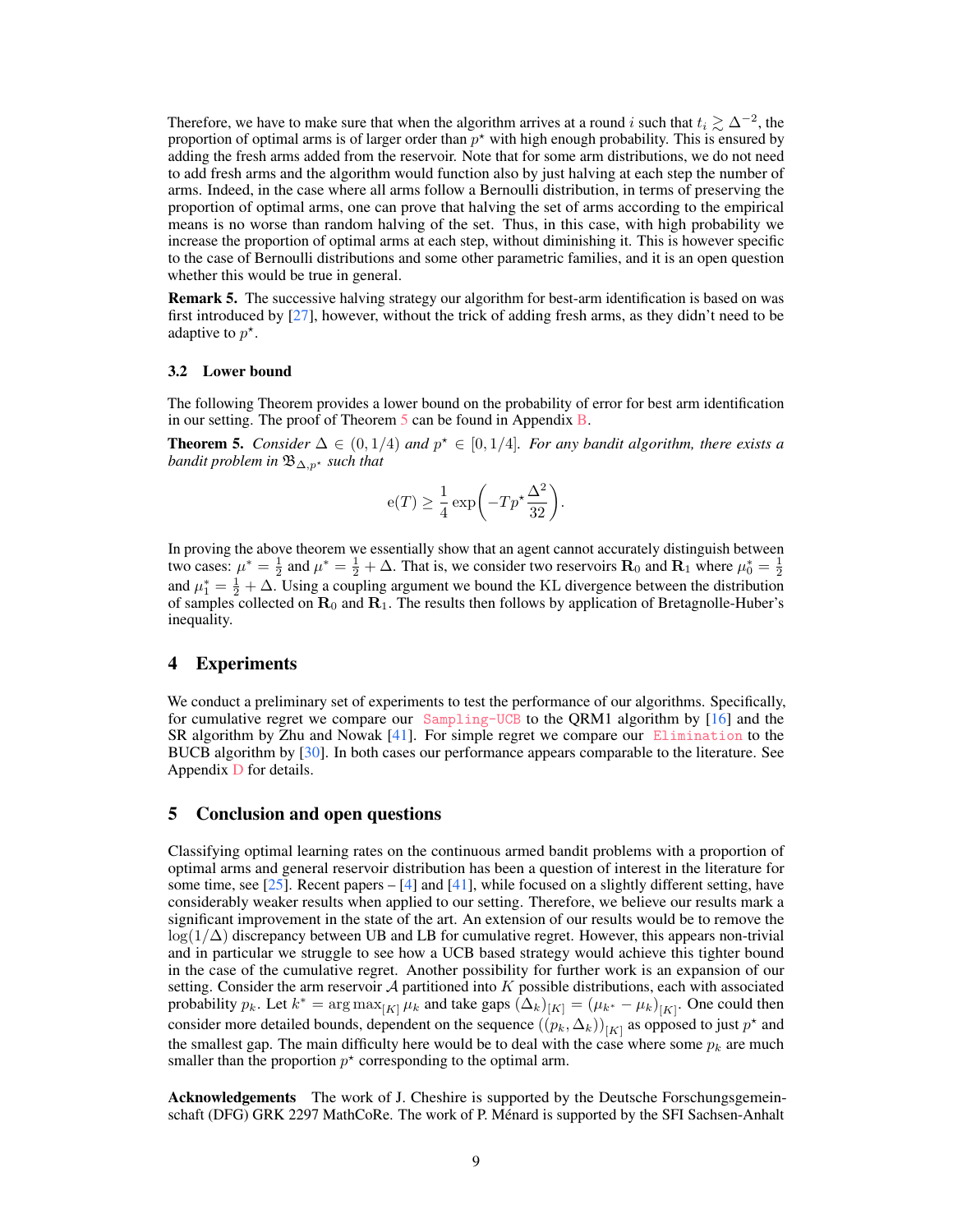for the project RE-BCI. The work of A. Carpentier is partially supported by the Deutsche Forschungsgemeinschaft (DFG) Emmy Noether grant MuSyAD (CA 1488/1-1), by the DFG - 314838170, GRK 2297 MathCoRe, by the FG DFG, by the DFG CRC 1294 'Data Assimilation', Project A03, by the Forschungsgruppe FOR 5381 "Mathematische Statistik im Informationszeitalter – Statistische Effizienz und rechentechnische Durchführbarkeit", Project 02, by the Agence Nationale de la Recherche (ANR) and the DFG on the French-German PRCI ANR ASCAI CA 1488/4-1 "Aktive und Batch-Segmentierung, Clustering und Seriation: Grundlagen der KI" and by the UFA-DFH through the French-German Doktorandenkolleg CDFA 01-18 and by the SFI Sachsen-Anhalt for the project RE-BCI.

## References

- <span id="page-9-1"></span>[1] Jean-Yves Audibert and Sébastien Bubeck. Best arm identification in multi-armed bandits. In *COLT-23th Conference on Learning Theory-2010*, pages 13–p, 2010.
- <span id="page-9-4"></span>[2] Peter Auer and Ronald Ortner. Ucb revisited: Improved regret bounds for the stochastic multi-armed bandit problem. *Periodica Mathematica Hungarica*, 61(1-2):55–65, 2010.
- <span id="page-9-3"></span>[3] Peter Auer, Nicolo Cesa-Bianchi, and Paul Fischer. Finite-time analysis of the multiarmed bandit problem. *Machine learning*, 47(2-3):235–256, 2002.
- <span id="page-9-11"></span>[4] Maryam Aziz, Jesse Anderton, Emilie Kaufmann, and Javed Aslam. Pure exploration in infinitely-armed bandit models with fixed-confidence. In *Algorithmic Learning Theory*, pages 3–24, 2018.
- <span id="page-9-2"></span>[5] Donald A Berry, Robert W Chen, Alan Zame, David C Heath, and Larry A Shepp. Bandit problems with infinitely many arms. *The Annals of Statistics*, pages 2103–2116, 1997.
- <span id="page-9-9"></span>[6] Thomas Bonald and Alexandre Proutiere. Two-target algorithms for infinite-armed bandits with bernoulli rewards. *Advances in Neural Information Processing Systems*, 26:2184–2192, 2013.
- <span id="page-9-0"></span>[7] Sébastien Bubeck, Rémi Munos, and Gilles Stoltz. Pure exploration in multi-armed bandits problems. In *International conference on Algorithmic learning theory*, pages 23–37. Springer, 2009.
- <span id="page-9-7"></span>[8] Sébastien Bubeck, Rémi Munos, and Gilles Stoltz. Pure exploration in finitely-armed and continuous-armed bandits. *Theoretical Computer Science*, 412(19):1832–1852, 2011.
- <span id="page-9-15"></span>[9] Sébastien Bubeck, Rémi Munos, Gilles Stoltz, and Csaba Szepesvári. X-armed bandits. *Journal of Machine Learning Research*, 12(5), 2011.
- <span id="page-9-6"></span>[10] Apostolos N Burnetas and Michael N Katehakis. Optimal adaptive policies for sequential allocation problems. *Advances in Applied Mathematics*, 17(2):122–142, 1996.
- <span id="page-9-5"></span>[11] Olivier Cappé, Aurélien Garivier, Odalric-Ambrym Maillard, Rémi Munos, Gilles Stoltz, et al. Kullback–leibler upper confidence bounds for optimal sequential allocation. *The Annals of Statistics*, 41(3):1516–1541, 2013.
- <span id="page-9-8"></span>[12] Alexandra Carpentier and Andrea Locatelli. Tight (lower) bounds for the fixed budget best arm identification bandit problem. In *Conference on Learning Theory*, pages 590–604, 2016.
- <span id="page-9-10"></span>[13] Alexandra Carpentier and Michal Valko. Simple regret for infinitely many armed bandits. In *International Conference on Machine Learning*, pages 1133–1141, 2015.
- <span id="page-9-14"></span>[14] Karthekeyan Chandrasekaran and Richard Karp. Finding a most biased coin with fewest flips. In *Conference on Learning Theory*, pages 394–407, 2014.
- <span id="page-9-12"></span>[15] Arghya Roy Chaudhuri and Shivaram Kalyanakrishnan. Pac identification of a bandit arm relative to a reward quantile. In *Proceedings of the AAAI Conference on Artificial Intelligence*, volume 31, 2017.
- <span id="page-9-13"></span>[16] Arghya Roy Chaudhuri and Shivaram Kalyanakrishnan. Quantile-regret minimisation in infinitely many-armed bandits. In *UAI*, 2018.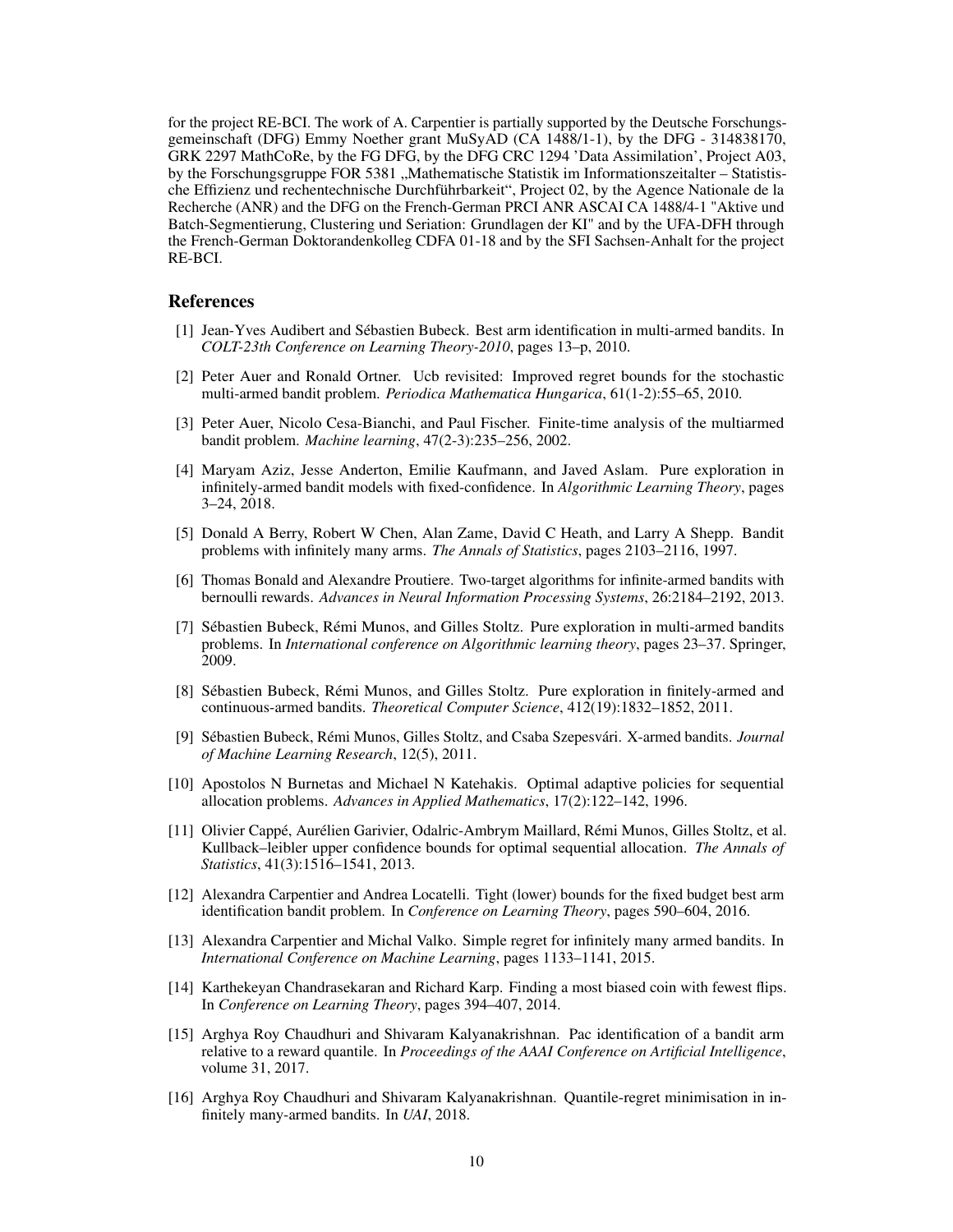- <span id="page-10-9"></span>[17] Yahel David and Nahum Shimkin. Infinitely many-armed bandits with unknown value distribution. In *Joint European Conference on Machine Learning and Knowledge Discovery in Databases*, pages 307–322. Springer, 2014.
- <span id="page-10-0"></span>[18] Eyal Even-Dar, Shie Mannor, and Yishay Mansour. Pac bounds for multi-armed bandit and markov decision processes. In *International Conference on Computational Learning Theory*, pages 255–270. Springer, 2002.
- <span id="page-10-5"></span>[19] Eyal Even-Dar, Shie Mannor, and Yishay Mansour. Action elimination and stopping conditions for the multi-armed bandit and reinforcement learning problems. *Journal of machine learning research*, 7(Jun):1079–1105, 2006.
- <span id="page-10-4"></span>[20] Aurélien Garivier, Tor Lattimore, and Emilie Kaufmann. On explore-then-commit strategies. *Advances in Neural Information Processing Systems*, 29:784–792, 2016.
- <span id="page-10-7"></span>[21] Aurélien Garivier, Pierre Ménard, and Gilles Stoltz. Explore first, exploit next: The true shape of regret in bandit problems. *Mathematics of Operations Research*, 44(2):377–399, 2019.
- <span id="page-10-14"></span>[22] Jean-Bastien Grill, Michal Valko, and Rémi Munos. Black-box optimization of noisy functions with unknown smoothness. *Advances in Neural Information Processing Systems*, 28:667–675, 2015.
- <span id="page-10-1"></span>[23] Hédi Hadiji. Polynomial cost of adaptation for x-armed bandits. In *Advances in Neural Information Processing Systems*, pages 1029–1038, 2019.
- <span id="page-10-16"></span>[24] Kevin Jamieson, Matthew Malloy, Robert Nowak, and Sébastien Bubeck. lil'ucb: An optimal exploration algorithm for multi-armed bandits. In *Conference on Learning Theory*, pages 423–439. PMLR, 2014.
- <span id="page-10-12"></span>[25] Kevin G Jamieson, Daniel Haas, and Benjamin Recht. The power of adaptivity in identifying statistical alternatives. In *Advances in Neural Information Processing Systems*, pages 775–783, 2016.
- <span id="page-10-15"></span>[26] Sandeep Juneja and Subhashini Krishnasamy. Sample complexity of partition identification using multi-armed bandits. In *Conference on Learning Theory*, pages 1824–1852. PMLR, 2019.
- <span id="page-10-17"></span>[27] Zohar Karnin, Tomer Koren, and Oren Somekh. Almost optimal exploration in multi-armed bandits. In *International Conference on Machine Learning*, pages 1238–1246. PMLR, 2013.
- <span id="page-10-2"></span>[28] Michael N Katehakis and Herbert Robbins. Sequential choice from several populations. *Proceedings of the National Academy of Sciences of the United States of America*, 92(19):8584, 1995.
- <span id="page-10-11"></span>[29] Julian Katz-Samuels and Kevin Jamieson. The true sample complexity of identifying good arms. *arXiv preprint arXiv:1906.06594*, 2019.
- <span id="page-10-10"></span>[30] Julian Katz-Samuels and Kevin Jamieson. The true sample complexity of identifying good arms. In Silvia Chiappa and Roberto Calandra, editors, *Proceedings of the Twenty Third International Conference on Artificial Intelligence and Statistics*, volume 108 of *Proceedings of Machine Learning Research*, pages 1781–1791. PMLR, 26–28 Aug 2020.
- <span id="page-10-8"></span>[31] Emilie Kaufmann and Aurélien Garivier. Learning the distribution with largest mean: two bandit frameworks. *ESAIM: Proceedings and surveys*, 60:114–131, 2017.
- <span id="page-10-3"></span>[32] Emilie Kaufmann, Nathaniel Korda, and Rémi Munos. Thompson sampling: An asymptotically optimal finite-time analysis. In *International conference on algorithmic learning theory*, pages 199–213. Springer, 2012.
- <span id="page-10-13"></span>[33] Robert Kleinberg, Aleksandrs Slivkins, and Eli Upfal. Multi-armed bandits in metric spaces. In *Proceedings of the fortieth annual ACM symposium on Theory of computing*, pages 681–690, 2008.
- <span id="page-10-6"></span>[34] Tze Leung Lai and Herbert Robbins. Asymptotically efficient adaptive allocation rules. *Advances in applied mathematics*, 6(1):4–22, 1985.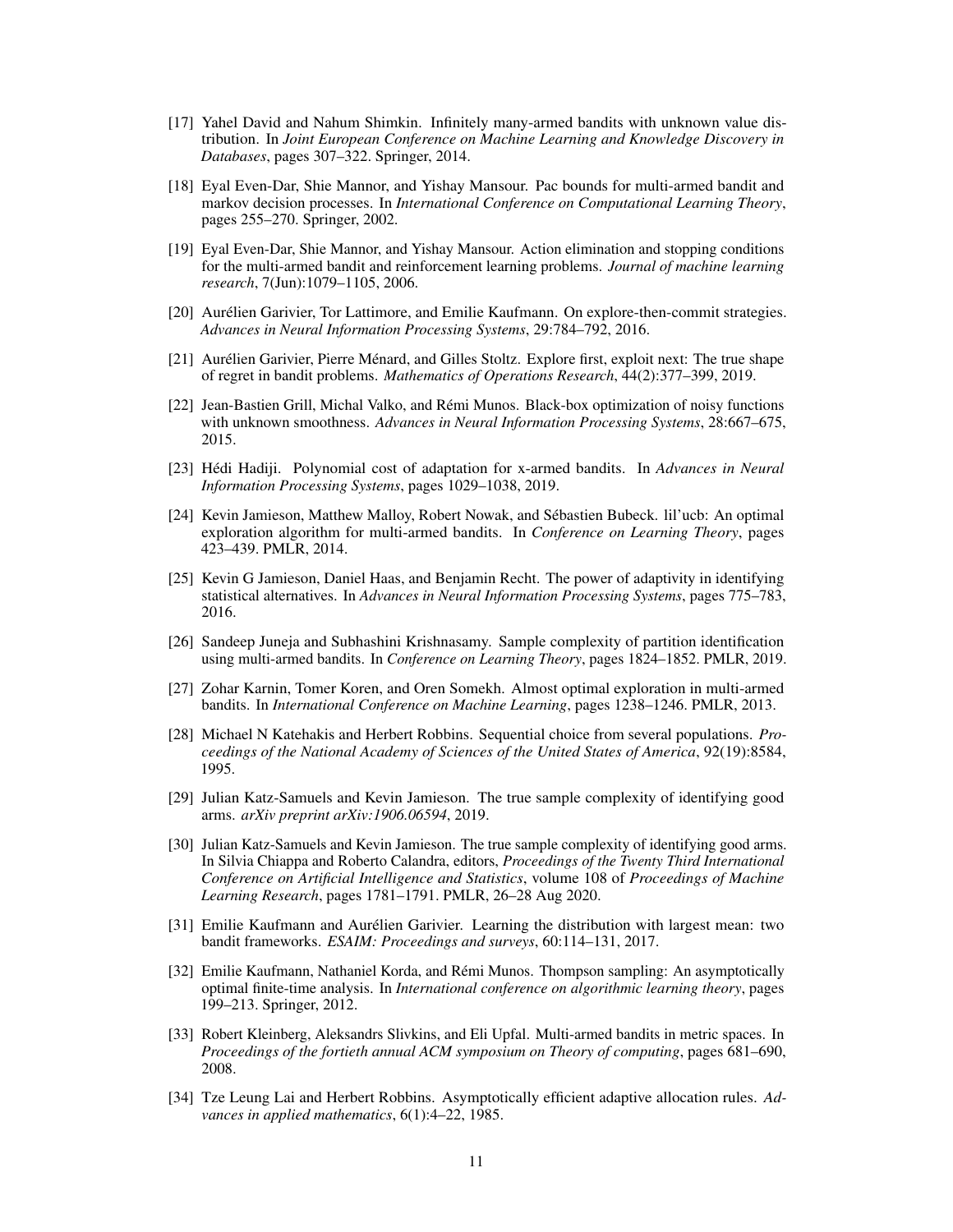- <span id="page-11-0"></span>[35] Tor Lattimore and Csaba Szepesvári. *Bandit algorithms*. Cambridge University Press, 2020.
- <span id="page-11-6"></span>[36] Jasper C.H. Lee and Paul Valiant. Uncertainty about uncertainty: Optimal adaptive algorithms for estimating mixtures of unknown coins\*. *ACM-SIAM*, 2021.
- <span id="page-11-2"></span>[37] Andrea Locatelli and Alexandra Carpentier. Adaptivity to smoothness in x-armed bandits. *31st Annual Conference on Learning Theory*, 75:1–30, 2018.
- <span id="page-11-1"></span>[38] Herbert Robbins. Some aspects of the sequential design of experiments. *Bulletin of the American Mathematical Society*, 58(5):527–535, 1952.
- <span id="page-11-4"></span>[39] William R Thompson. On the likelihood that one unknown probability exceeds another in view of the evidence of two samples. *Biometrika*, 25(3/4):285–294, 1933.
- <span id="page-11-5"></span>[40] Yizao Wang, Jean-Yves Audibert, and Rémi Munos. Algorithms for infinitely many-armed bandits. *Advances in Neural Information Processing Systems*, 21:1729–1736, 2008.
- <span id="page-11-3"></span>[41] Yinglun Zhu and Robert Nowak. On regret with multiple best arms. In *Advances in Neural Information Processing Systems*, 2020.

## Checklist

The checklist follows the references. Please read the checklist guidelines carefully for information on how to answer these questions. For each question, change the default **[TODO]** to [Yes] , [No], or [N/A]. You are strongly encouraged to include a **justification to your answer**, either by referencing the appropriate section of your paper or providing a brief inline description. For example:

- Did you include the license to the code and datasets? [Yes] See Section ??.
- Did you include the license to the code and datasets? [No] The code and the data are proprietary.
- Did you include the license to the code and datasets? [N/A]

Please do not modify the questions and only use the provided macros for your answers. Note that the Checklist section does not count towards the page limit. In your paper, please delete this instructions block and only keep the Checklist section heading above along with the questions/answers below.

- 1. For all authors...
	- (a) Do the main claims made in the abstract and introduction accurately reflect the paper's contributions and scope? [Yes]
	- (b) Did you describe the limitations of your work? [Yes]
	- (c) Did you discuss any potential negative societal impacts of your work? [N/A]
	- (d) Have you read the ethics review guidelines and ensured that your paper conforms to them? [Yes]
- 2. If you are including theoretical results...
	- (a) Did you state the full set of assumptions of all theoretical results? [Yes] In the theorem statements.
	- (b) Did you include complete proofs of all theoretical results? [Yes] In the appendices.
- 3. If you ran experiments...
	- (a) Did you include the code, data, and instructions needed to reproduce the main experimental results (either in the supplemental material or as a URL)? [Yes]
	- (b) Did you specify all the training details (e.g., data splits, hyperparameters, how they were chosen)? [Yes]
	- (c) Did you report error bars (e.g., with respect to the random seed after running experiments multiple times)? [Yes]
	- (d) Did you include the total amount of compute and the type of resources used (e.g., type of GPUs, internal cluster, or cloud provider)? [N/A]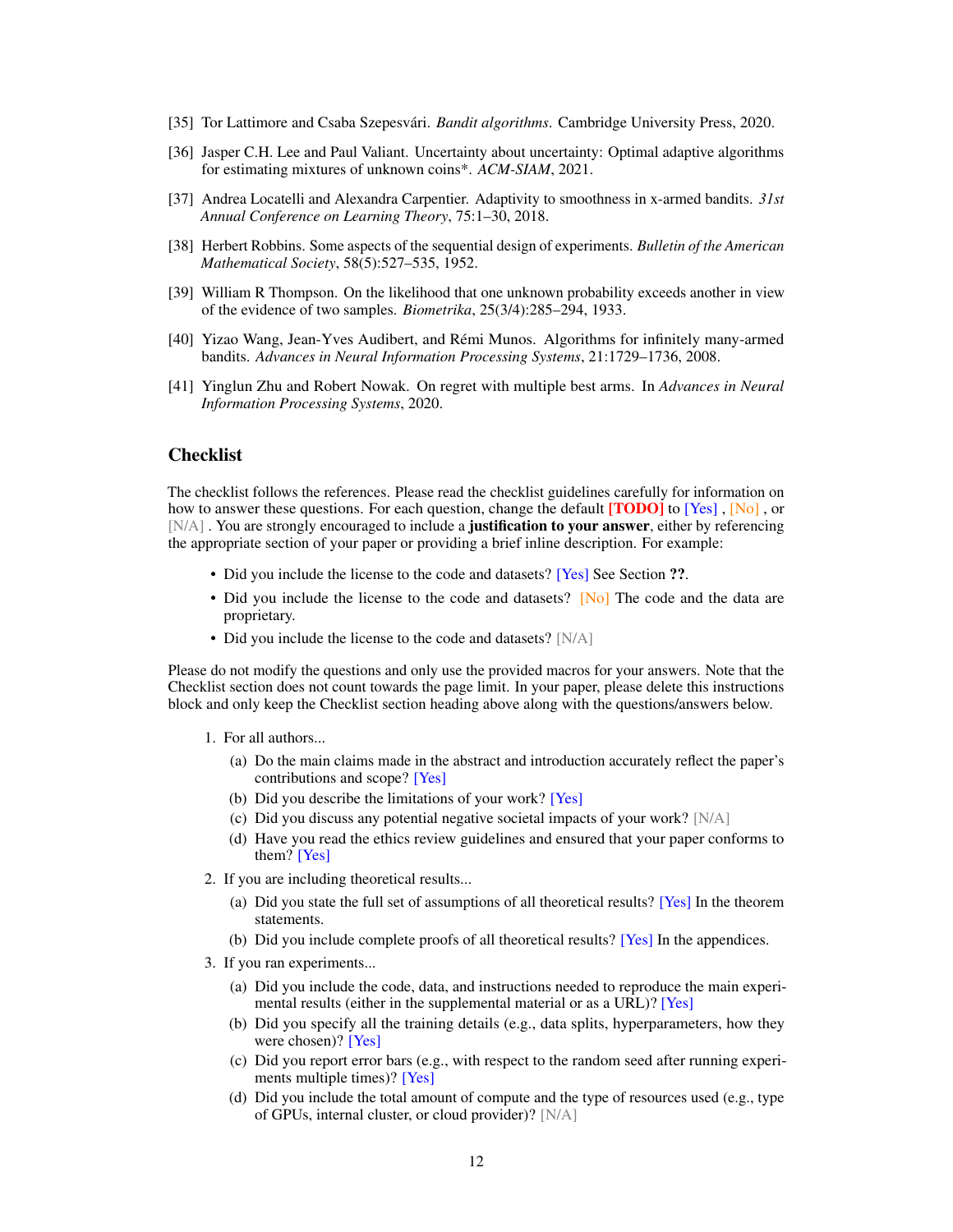- 4. If you are using existing assets (e.g., code, data, models) or curating/releasing new assets...
	- (a) If your work uses existing assets, did you cite the creators? [N/A]
	- (b) Did you mention the license of the assets? [N/A]
	- (c) Did you include any new assets either in the supplemental material or as a URL? [N/A]
	- (d) Did you discuss whether and how consent was obtained from people whose data you're using/curating? [N/A]
	- (e) Did you discuss whether the data you are using/curating contains personally identifiable information or offensive content? [N/A]
- 5. If you used crowdsourcing or conducted research with human subjects...
	- (a) Did you include the full text of instructions given to participants and screenshots, if applicable? [N/A]
	- (b) Did you describe any potential participant risks, with links to Institutional Review Board (IRB) approvals, if applicable? [N/A]
	- (c) Did you include the estimated hourly wage paid to participants and the total amount spent on participant compensation? [N/A]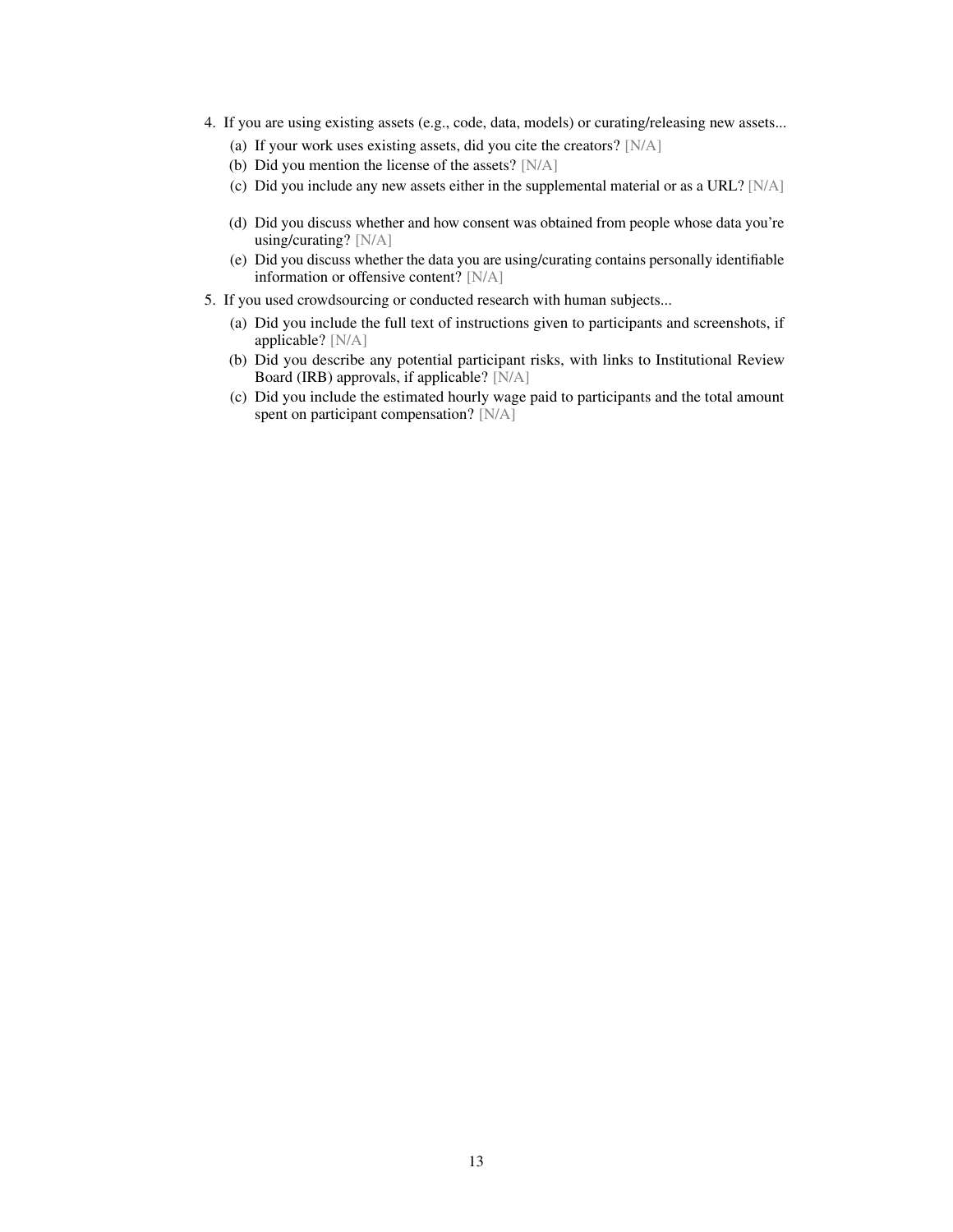# <span id="page-13-0"></span>A Cumulative regret proofs

#### A.1 Upper Bound

*Proof of Theorem [1.](#page-6-0)* We denote by  $\mathcal L$  the set of arms sampled from the reservoir such that  $|\mathcal L| = L$ . We also denote by  $\mathcal{L}^* = \{a \in \mathcal{L} : a \in \mathcal{A}^*\}\$ the set of optimal arms in  $\mathcal{L}$  and by  $L^* = |\mathcal{L}^*|$  its cardinality. Note that these quantities are all random.

Because of the choice of  $L = \left[4 \log(T)/(p^2 \gamma^2)\right]$ , we know that with high probability there is at least a proportion of  $\gamma p^*$  optimal arms in  $\mathcal{L}$ . Precisely, if we denote this favorable event by  $\mathcal{E} = \{L^{\star}/L \geq (1 - \gamma)p^{\star}\}\$  then by Chernoff's inequality (see Lemma [3\)](#page-21-0), we have

$$
\mathbb{P}(\mathcal{E}^c) = \mathbb{P}\left(L^{\star}/L < (1-\gamma)p^{\star}\right) \leq e^{-\frac{\gamma^2}{4}Lp^{\star}} \leq \frac{1}{T}.
$$

We can decompose the regret given this event and its complement:

$$
\mathbb{E}[R(T)] = \mathbb{E}\left[\sum_{a \in \mathcal{L}} (\mu^* - \mu_a) \mathbb{E}[N_a^T | \mathcal{L}] \mathbb{1}_{\mathcal{E}}\right] + T \mathbb{P}(\mathcal{E}^c)
$$

$$
\leq \mathbb{E}\left[\sum_{a \in \mathcal{L}/\mathcal{L}^*} \Delta_a \mathbb{E}[N_a^T | \mathcal{L}] \mathbb{1}_{\mathcal{E}}\right] + 1.
$$

We now follow the classical proof of UCB-type strategies to upper-bound the number of times a sub-optimal is pulled. From now on, we fix a set of sampled arms  $\mathcal{L}$ . Fix an  $a \in \mathcal{L} \setminus \mathcal{L}^*$ . We have

$$
\mathbb{E}[N_a^T|\mathcal{L}] \le 1 + \sum_{t=L+1}^T \mathbb{P}(\forall b \in \mathcal{L}^\star, U_{t-1}^b \le \mu^\star|\mathcal{L}) + \mathbb{P}(a_t = a, U_{t-1}^a \ge \mu^\star|\mathcal{L}).
$$

For the first term in the summation we use the fact that there are many optimal arms. Precisely, using Hoeffding's inequality, we have

$$
\mathbb{P}(\forall b \in \mathcal{L}^{\star}, U_{t-1}^{b} \leq \mu^{\star}|\mathcal{L}) \leq \mathbb{P}\left(\forall b \in \mathcal{L}^{\star}, \exists n \in [T]: \widehat{\mu}_{b,n}\right.
$$

$$
+\sqrt{\frac{\gamma^{2}(1-\gamma)^{-1}/4+\log(\pi^{2}/6)+2\log(n)}{2n}} \leq \mu^{\star}|\mathcal{L}\right)
$$

$$
\leq \prod_{b \in \mathcal{L}^{\star}}\left(\sum_{n=1}^{T} \frac{1}{n^{2}} e^{-\gamma^{2}(1-\gamma)^{-1}/4-\log(\pi^{2}/6)}\right)
$$

$$
= e^{-\frac{\gamma^{2}}{4}(1-\gamma)^{-1}L^{\star}}.
$$

For the second term we proceed as usual. Let

$$
n_0 = \inf \left\{ n \in \mathbb{N} : \sqrt{\frac{\gamma^2 (1 - \gamma)^{-1} / 4 + \log(\pi^2 / 6) + 2 \log(n)}{2n}} \le \Delta / 2 \right\}
$$

be such that pulling any arm  $a \in A_{sub}$  more than  $n_0$  times is a small probability event. Note that thanks to Lemma [4](#page-22-1)

$$
n_0 \le 4 \frac{(1 - \gamma)^{-1} + \log (24(1 - \gamma)^{-1}/\Delta^2)}{\Delta^2} + 1.
$$

Then, using again Hoeffding's inequality for an arm  $a \in \mathcal{L} \setminus \mathcal{L}^*$ , we obtain

$$
\sum_{t=L+1}^{T} \mathbb{P}(a_t = a, U_{t-1}^a \ge \mu^* | \mathcal{L}) \le \sum_{n=n_a+1}^{T} \mathbb{P}(\widehat{\mu}_{a,n} - \mu \ge \Delta/2) + n_0
$$
  

$$
\le \sum_{n\ge 1} e^{-n\Delta^2/2} + n_0 \le n_0 + \frac{2}{\Delta^2}.
$$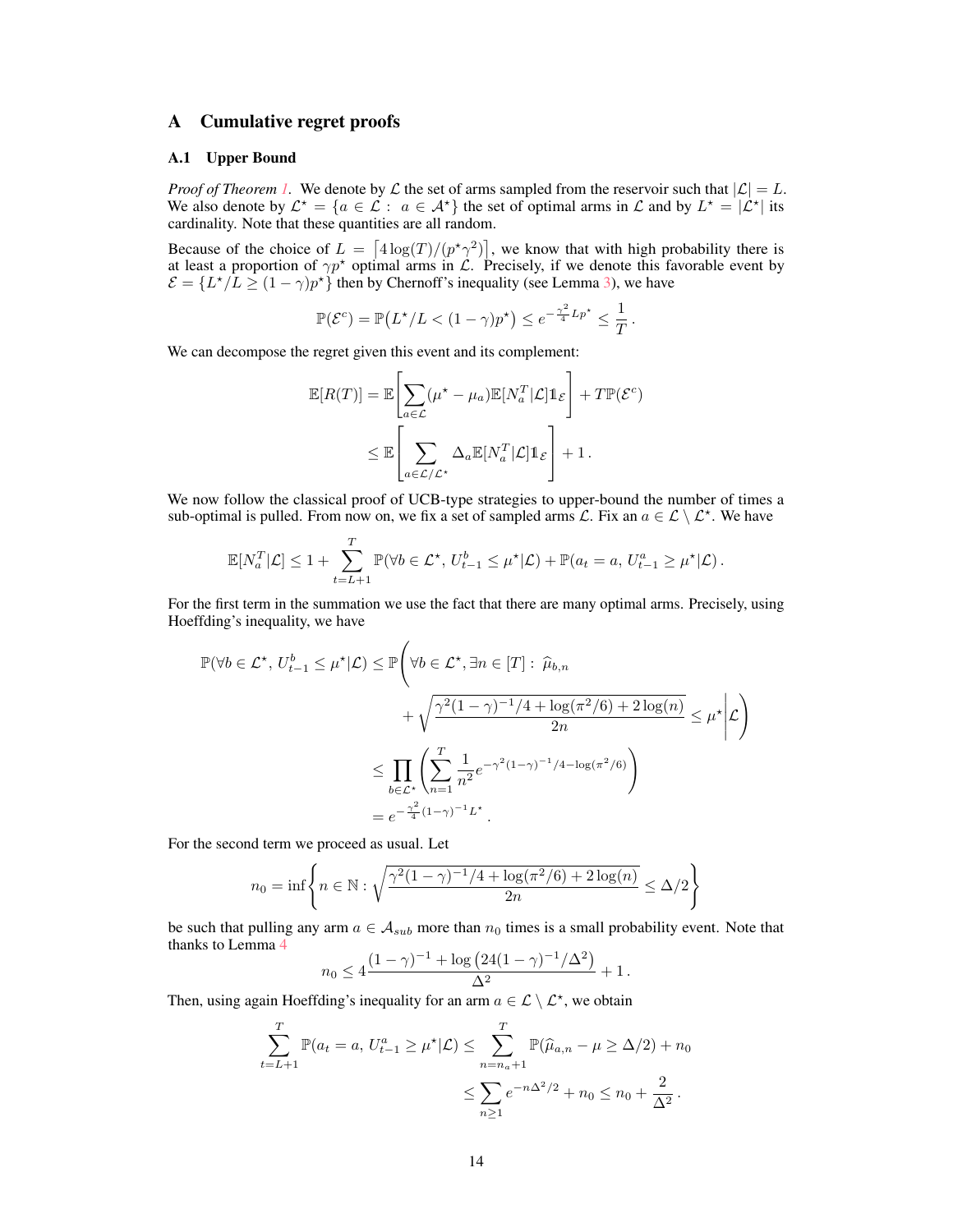Collecting the previous inequalities we can conclude for  $T \geq 2$ 

<span id="page-14-0"></span>
$$
\mathbb{E}[R(T)] \leq \mathbb{E}\left[\sum_{a\in\mathcal{L}/\mathcal{L}^*} T e^{-\gamma^2 (1-\gamma)^{-1}L^{\star}/4} \mathbb{1}_{\mathcal{E}} + 1 + \Delta n_0 + \frac{2}{\Delta}\right] + 1
$$
  
\n
$$
\leq \mathbb{E}\left[\sum_{a\in\mathcal{L}/\mathcal{L}^*} T e^{-\gamma^2 L/4} \mathbb{1}_{\mathcal{E}} + 1 + \Delta n_0 + \frac{2}{\Delta}\right] + 1
$$
  
\n
$$
\leq L\left(2 + \Delta n_0 + \frac{2}{\Delta}\right) + 1
$$
  
\n
$$
\leq \frac{8 \log(T)}{p^{\star} \Delta \gamma^2} \left(10(1-\gamma)^{-1} + 4 \log\left(24(1-\gamma)^{-1}/\Delta^4\right)\right) + 1.
$$
 (3)

#### A.2 Lower Bound

We denote by  $\mathcal{B}er(p)$  the Bernoulli distribution of parameter p. The Kullback-Leibler (KL) divergence between probability distributions  $P$  and  $Q$  is denoted by  $KL(P, Q)$ . In particular, the KL divergence between two Bernoulli distributions  $\mathcal{B}er(p)$  and  $\mathcal{B}er(q)$  is

$$
kl(p,q) = KL(\mathcal{B}er(p), \mathcal{B}er(q)) = p \log \left(\frac{p}{q}\right) + (1-p) \log \left(\frac{1-p}{1-q}\right).
$$

*Proof of Theorem [2.](#page-6-1)* We fix a partition of the reservoir  $A = A_1 \cup A_2 \cup A_3$  and set  $p^*$  the probability to sample an arm in  $A_1$ ,  $A_2$  and  $1 - 2p^*$  the probability to sample an arm in  $A_3$ . We define two bandits problems associated with this reservoir. The bandit problem  $\nu$  where the arms in  $\mathcal{A}_1$  have probability distribution  $\mathcal{B}\text{er}(1/2)$ , the arm in  $\mathcal{A}_2$  and  $\mathcal{A}_3$  have probability distribution  $\mathcal{B}\text{er}(1/2 - \Delta)$ . The second bandit problem  $\nu'$  is such that the arms in  $\mathcal{A}_1$  have probability distribution  $\mathcal{B}\text{er}(1/2)$ , the arms in  $A_2$  have probability distribution  $\mathcal{B}\text{er}(1/2 + \Delta)$  and the arms in  $A_3$  have probability distribution  $\mathcal{B}er(1/2 - \Delta)$ . We denote by  $\mathbb{E}_{\nu}$  respectively  $\mathbb{E}_{\nu'}$  the expectation under the bandit problem  $\nu$  respectively  $\nu'$ .

Let  $N_{\mathcal{A}_i}^T = \sum_{t=1}^T \mathbb{1}_{\{a_t \in \mathcal{A}_i\}}$  be the number of times an arm in  $\mathcal{A}_i$  is pulled. Note that since the arms in  $A_2$  and  $A_3$  are indistinguishable for the agent in the problem  $\nu$ , it holds

<span id="page-14-2"></span>
$$
\mathbb{E}_{\nu}[N_{\mathcal{A}_2}^T] = \frac{p^{\star}}{1-p^{\star}}\mathbb{E}_{\nu}[N_{\mathcal{A}_2}^T + N_{\mathcal{A}_3}^T].
$$

Let  $I<sup>t</sup>$  be the information available by the agent at time t, i.e. the collection of collected rewards and arms pulled. We denote by  $\mathbb{P}_{\nu}^{I^t}$  respectively  $\mathbb{P}_{\nu'}^{I^t}$  the distribution of this random variable under the bandit problem  $\nu$  respectively  $\nu'$ . Thanks to the chain rule and the above remark we can upper bound the Kullback-Leibler divergence between these two probability distributions

$$
KL(\mathbb{P}_{\nu}^{I^T}, \mathbb{P}_{\nu'}^{I^T}) = kl(1/2 - \Delta, 1/2 + \Delta) \mathbb{E}_{\nu} [N_{\mathcal{A}_2}^T]
$$
  
=  $kl(1/2 - \Delta, 1/2 + \Delta) \frac{p^*}{1 - p^*} \mathbb{E}_{\nu} [N_{\mathcal{A}_2}^T + N_{\mathcal{A}_3}^T]$   
 $\leq 22p^* \Delta^2 \mathbb{E}_{\nu} [N_{\mathcal{A}_2}^T + N_{\mathcal{A}_3}^T] = 22p^* \Delta \mathbb{E}_{\nu} [R(T)],$  (4)

where in the last inequality we used that  $p^* \leq 1/4$  and

$$
kl(1/2-\Delta, 1/2+\Delta) = 2\Delta \log \left(1+\frac{2\Delta}{1/2-\Delta}\right) \le \frac{4\Delta^2}{1/2-\Delta} \le 16\Delta^2.
$$

We assume that

$$
\mathbb{E}_{\nu}[R(T)] = \Delta(T - \mathbb{E}_{\nu}[N_{\mathcal{A}_1}^T]) \leq \sqrt{T}, \qquad \mathbb{E}_{\nu'}[R(T)] = \Delta \mathbb{E}_{\nu'}[N_{\mathcal{A}_1}^T] + 2\Delta \mathbb{E}_{\nu'}[N_{\mathcal{A}_3}^T] \leq \sqrt{T},
$$
 otherwise the result is trivially true. In particular this implies that

<span id="page-14-1"></span>
$$
1 - \sqrt{\frac{1}{\Delta^2 T}} \le \frac{\mathbb{E}_{\nu}[N_{\mathcal{A}_1}^T]}{T} \qquad \frac{\mathbb{E}_{\nu'}[N_{\mathcal{A}_1}^T]}{T} \le \sqrt{\frac{1}{\Delta^2 T}}. \tag{5}
$$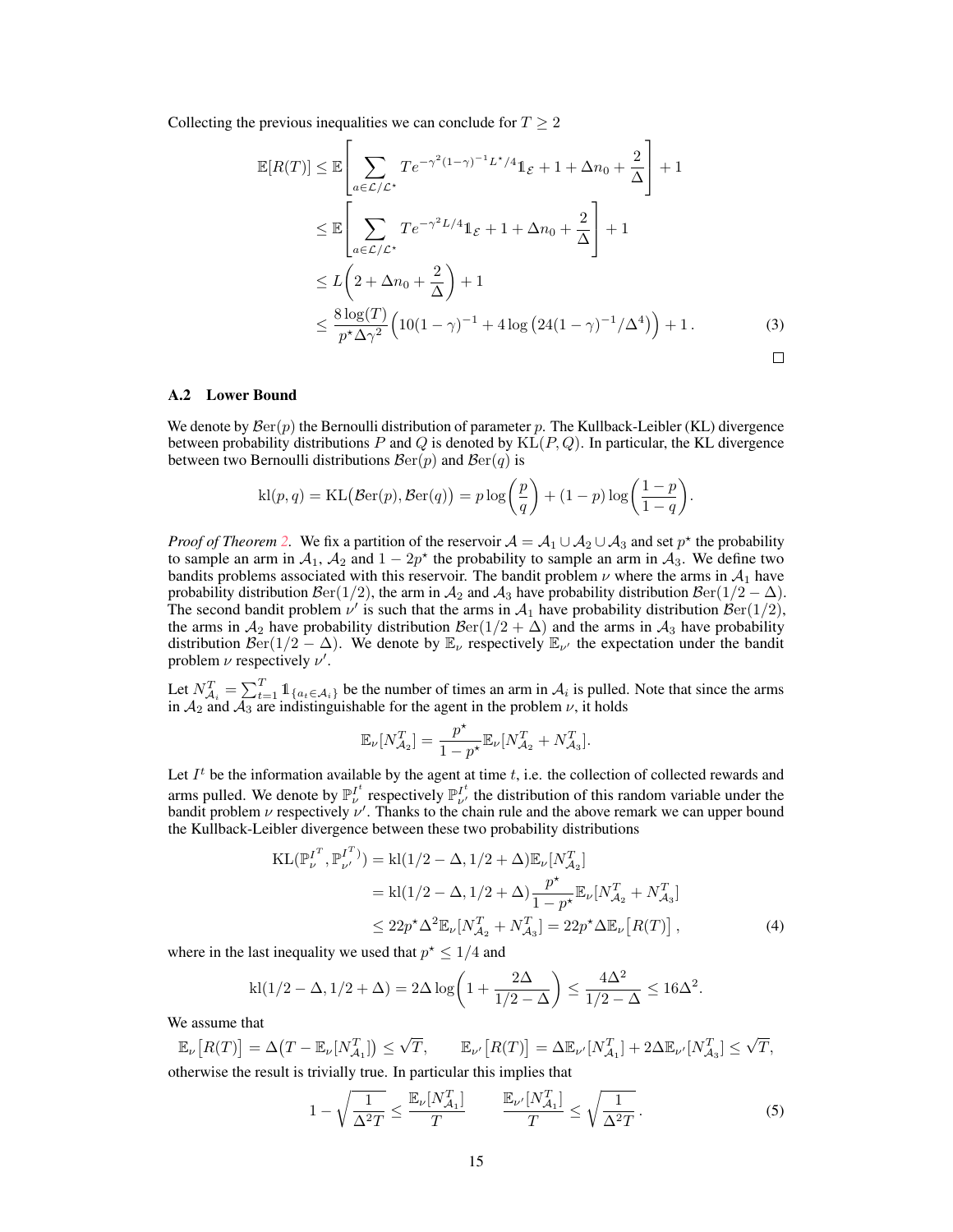Using the contraction of the entropy (see Garivier et al. [\[21\]](#page-10-7)), the inequality kl(x, y)  $> x \log(1/y)$  $log(2)$  then [\(5\)](#page-14-1), we obtain

$$
\begin{split} \mathrm{KL}(\mathbb{P}_{\nu}^{I^T}, \mathbb{P}_{\nu'}^{I^T}) &\geq \mathrm{kl}\big(\mathbb{E}_{\nu}[N_{\mathcal{A}_1}^T]/T, \mathbb{E}_{\nu'}[N_{\mathcal{A}_1}^T]/T\big) \\ &\geq \frac{\mathbb{E}_{\nu}[N_{\mathcal{A}_1}^T]}{T} \log\bigg(\frac{T}{\mathbb{E}_{\nu'}[N_{\mathcal{A}_1}^T]}\bigg) - \log(2) \\ &\geq \frac{1}{2} \bigg(1 - \sqrt{\frac{1}{\Delta^2 T}}\bigg) \log(\Delta^2 T) - \log(2) \, . \end{split}
$$

The previous inequality with the fact that the Kullback-Leibler divergence is positive yields

$$
KL(\mathbb{P}_{\nu}^{I^T}, \mathbb{P}_{\nu'}^{I^T}) \ge \frac{2}{3} \log(\Delta^2 T / 16)^+.
$$
 (6)

.

Indeed if  $\Delta^2 T/16 \leq 1$  then [\(6\)](#page-15-0) is trivially true. In the other case we have

$$
\frac{1}{2} \left( 1 - \sqrt{\frac{1}{\Delta^2 T}} \right) \log(\Delta^2 T) - \log(2) \ge \frac{3}{8} \log(\Delta^2 T) - \frac{1}{4} \log(16) \ge \frac{3}{8} \log(\Delta^2 T / 16)
$$

Combining [\(4\)](#page-14-2) and [\(6\)](#page-15-0) allows us to conclude

$$
\mathbb{E}_{\nu}\left[R(T)\right] \ge \frac{1}{60} \frac{\log(\Delta^2 T/16)^+}{p^{\star} \Delta}
$$

<span id="page-15-0"></span>

# A.3 Impossibility of adaptation to  $p^*$

*Proof of Theorem [3.](#page-7-3)* Consider  $\Delta \in (0, 1/4)$  and the following two definitions of two reservoir distributions:

- The reservoir distribution  $\mathbf{R}_0$  characterised by  $p_1 = p^*$  and  $p_2 = 1 p^*$  and  $\nu_1 = \mathcal{B}(1/2)$ and  $\nu_2 = \mathcal{B}(1/2 - \Delta)$ .
- The reservoir distribution  $\mathbf{R}_1$  characterised by  $p_1 = q^*$ ,  $p_2 = p^*$  and  $p_3 = 1 q^* p^*$  and  $\nu_1 = \mathcal{B}(1/2 + \Delta)$  and  $\nu_2 = \mathcal{B}(1/2)$  and  $\nu_3 = \mathcal{B}(1/2 - \Delta)$ .

Note that the Bernoulli distribution is completely characterised by its mean and so we can use the mean to characterise the distribution. Let  $\tilde{\mu} = (\tilde{\mu}_j)_{j \leq T}$  be T i.i.d. means corresponding to T i.i.d. distributions sampled according to the reservoir distribution  $\mathbf{R}_1$ . Note that  $\tilde{\mu}_j \in \{1/2 - \ell\}$  $(\Delta, 1/2, 1/2 + \Delta)$ . Write also  $\tilde{\mu}' = (\tilde{\mu}'_j)_{j \leq T}$  for the vector of means such that  $\tilde{\mu}'_j = \tilde{\mu}_j$  if  $\tilde{\mu}'_j \in$  $\{1/2 - \Delta, 1/2\}$ , and  $\tilde{\mu}'_j = 1/2 - \Delta$  otherwise. Note that then, we have that  $(\tilde{\mu}'_j)_{j \leq T}$  are T i.i.d. means corresponding to  $T$  i.i.d. distributions sampled according to the reservoir distribution  $\mathbf{R}_0$ , by definition of  $\mathbf{R}_0$ . Write  $\mathbb{E}_{\mathbf{R}_1}$  for the expectation according to the distribution of  $\tilde{\mu}$ , i.e. according to  $\mathbf{R}^{\otimes T}_1$ , and  $\mathbb{E}_{\mathbf{R}_0}$  for the expectation according to the distribution of  $\tilde{\mu}'$ , i.e. according to  $\mathbf{R}^{\otimes T}_0$ .

Consider an algorithm  $\mathfrak A$  and a bandit problem involving Bernoulli distributions characterised by a vector of means  $m = (m_j)_{j \le T}$ . Write  $\mathbb{P}_m^{\mathfrak{A}}$  for the distribution of the samples obtained by the algorithm run on this problem, and  $\mathbb{E}_m^{\mathfrak{A}}$  the associated expectation. Consider now another Bernoulli bandit problem characterised by the means  $m' = (m'_j)_{j \leq T}$ . We have because of the chain rule

$$
\mathrm{KL}(\mathbb{P}^{\mathfrak{A}}_{m'}, \mathbb{P}^{\mathfrak{A}}_{m}) = \sum_{j \leq T} \mathbb{E}^{\mathfrak{A}}_{m'}[T_j] \, \mathrm{kl}(m'_j, m_j),
$$

where  $\mathbb{E}_{m'}^{\mathfrak{A}}$  is the expectation according to problem m' on which algorithm  $\mathfrak{A}$  is used, and where  $T_j$ is the number of times arm  $j$  is sampled at time  $T$ .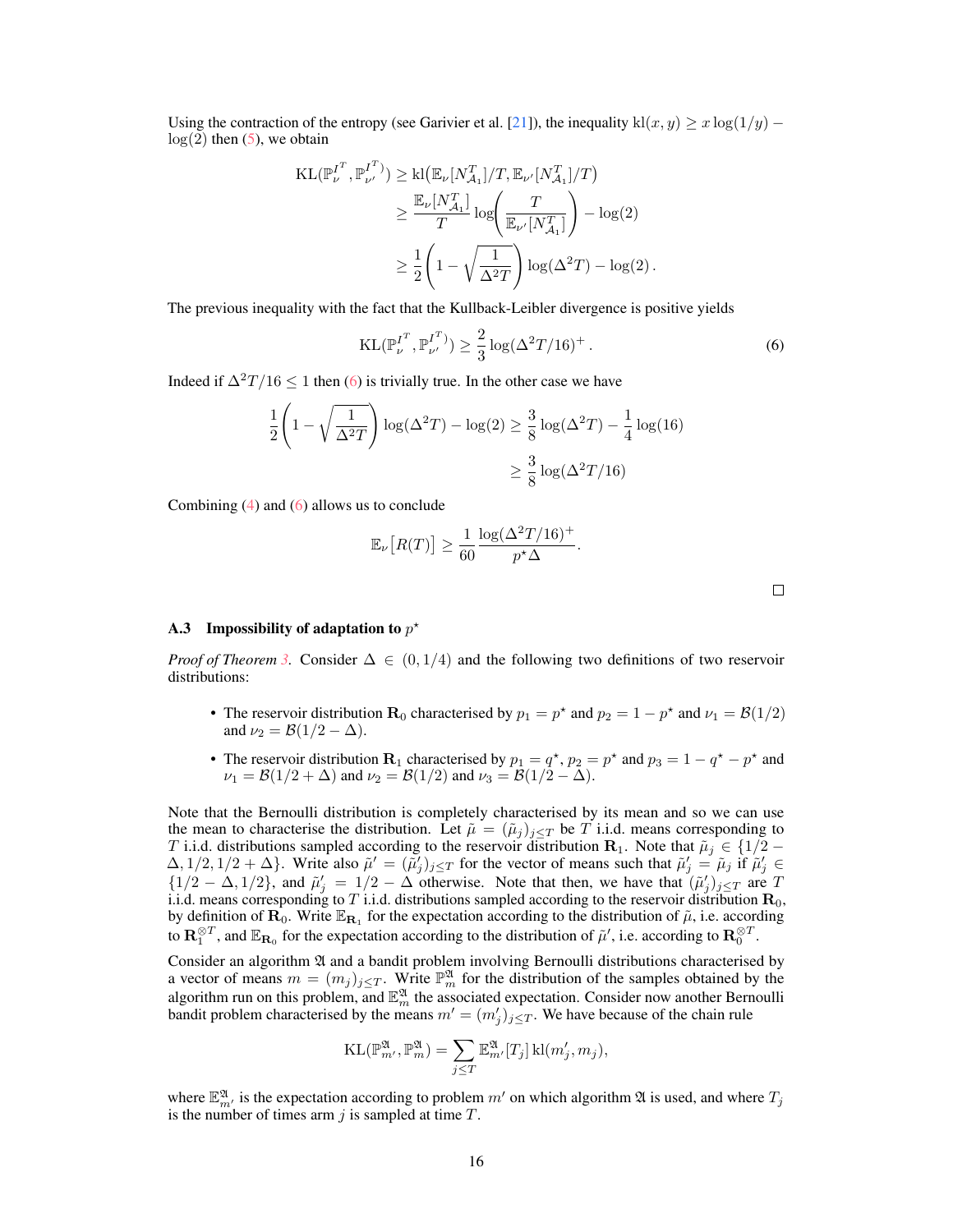From our assumption on  $\mathfrak A$  we have that  $\mathbb E_{\mathbf{R}_0}[R(T)] \leq \frac{\log(T)}{p^*\Delta}$ . Now, we can obtain

$$
\begin{split} \mathrm{KL}(\mathbb{E}_{\mathbf{R}_{0}} \mathbb{P}_{\tilde{\mu}}^{\mathcal{A}}, \mathbb{E}_{\mathbf{R}_{1}} \mathbb{P}_{\tilde{\mu}}^{\mathcal{A}}) &= \mathrm{KL}(\mathbb{E}_{\mathbf{R}_{1}} \mathbb{P}_{\tilde{\mu}}^{\mathcal{A}}, \mathbb{E}_{\mathbf{R}_{1}} \mathbb{P}_{\tilde{\mu}}^{\mathcal{A}}) \\ &\leq \mathbb{E}_{\mathbf{R}_{1}} \Bigg[ \mathrm{KL}(\mathbb{P}_{\tilde{\mu}}^{\mathcal{A}}, \mathbb{P}_{\tilde{\mu}}^{\mathcal{A}}) \Bigg] = \mathbb{E}_{\mathbf{R}_{1}} \Bigg[ \sum_{j \leq T} \mathbb{E}_{\tilde{\mu}}^{\mathcal{A}} [T_{j}] \, \mathrm{kl}(\tilde{\mu}_{j}', \tilde{\mu}_{j}) \Bigg] \\ &\leq \mathbb{E}_{\mathbf{R}_{1}} \Bigg[ \sum_{j \leq T} \mathbb{E}_{\tilde{\mu}'}^{\mathcal{A}} [T_{j}] \frac{\Delta^{2}}{16} \mathbf{1} \{\tilde{\mu}_{j} = 1/2 + \Delta\} \Bigg] \\ &= \mathbb{E}_{\mathbf{R}_{0}} \Bigg[ \sum_{j \leq T} \mathbb{E}_{\tilde{\mu}', \mathcal{A}} [T_{j}] \frac{\Delta^{2}}{16} \mathbf{1} \{\tilde{\mu}_{j}' = 1/2 - \Delta\} \frac{q^{\star}}{1 - p^{\star}} \Bigg] \\ &= \frac{q^{\star} \Delta}{8} \mathbb{E}_{\mathbf{R}_{0}} [R(T)] \leq \frac{cq^{\star}}{8p^{\star}} \log(T) \leq \frac{1}{2} \log(T), \end{split} \tag{7}
$$

where the last equality follows since by definition of  $\mathbf{R}_0, \mathbf{R}_1$ , conditionally on  $\tilde{\mu}'_j = 1/2 - \Delta$ , the probability that  $\tilde{\mu}_j = 1/2 + \Delta$  is  $\frac{q^*}{1-p^*} \leq 2q^*$ , and otherwise it is 0. And where the final inequality comes from our assumption  $p^* > \frac{cq^*}{4}$ .

Consider the event,

<span id="page-16-1"></span><span id="page-16-0"></span>
$$
E := \left\{ \sum_{j \leq T} T_j \mathbf{1} \{ \tilde{\mu}'_j = 1/2 \} > T/2 \right\}.
$$

Note that on  $\mathbf{R}_0$ , we have  $\mu^* = \frac{1}{2}$ . Thus, on  $\mathbf{R}_0$  the event  $E^C$  will signify a regret greater than  $\frac{T\Delta}{2}$ , similarly on  $\mathbf{R}_1$  the event E signifies a regret greater than  $\frac{T\Delta}{2}$ . Thus,

$$
E^{C} \subset \left\{ R_{\mathbf{R}_{0}}(T) \geq \frac{T\Delta}{2} \right\}, \qquad E \subset \left\{ R_{\mathbf{R}_{1}}(T) \geq \frac{T\Delta}{2} \right\}.
$$
 (8)

<span id="page-16-2"></span>Where  $R_{\mathbf{R}_0}(T)$  and  $R_{\mathbf{R}_1}(T)$  denote the regret of the algorithm on  $\mathbf{R}_0$  and  $\mathbf{R}_1$  respectively. Now from our assumption upon  $\mathfrak A$  we have that  $\mathbb E_{\mathbf R_0} R(T) \leq \frac{c \log(T)}{p^* \Delta}$ , therefore Equation [\(8\)](#page-16-0) leads to,

$$
\mathbb{E}_{\mathbf{R}_0} \mathbb{P}_{\tilde{\mu}'}^{\mathfrak{A}} \left( E^C \right) \le \frac{c \log(T)}{p^{\star} \Delta} \times \frac{2}{T\Delta} \,. \tag{9}
$$

and in addition we also have,

$$
\mathbb{E}_{\mathbf{R}_1} R(T) \ge \mathbb{E}_{\mathbf{R}_1} \mathbb{P}_{\tilde{\mu}}^{\mathfrak{A}}(E) \times \frac{T\Delta}{2} \,. \tag{10}
$$

Now, using the Bretagnolle-Huber's inequality (see Theorem 14.2 by Lattimore and Szepesvári [\[35\]](#page-11-0)) in combination with  $(7)$  we obtain

$$
\mathbb{E}_{\mathbf{R}_0} \mathbb{P}^{\mathfrak{A}}_{\tilde{\mu}'}(E^C) + \mathbb{E}_{\mathbf{R}_1} \mathbb{P}^{\mathfrak{A}}_{\tilde{\mu}}(E) \geq \frac{1}{2} \exp \bigg( -\mathrm{KL}(\mathbb{E}_{\mathbf{R}_1} \mathbb{P}^{\mathfrak{A}}_{\tilde{\mu}'}, \mathbb{E}_{\mathbf{R}_1} \mathbb{P}^{\mathfrak{A}}_{\tilde{\mu}}) \bigg) \geq \frac{1}{2\sqrt{T}}.
$$

<span id="page-16-3"></span>This result in combination with Equation [\(9\)](#page-16-2) gives the following,

$$
\mathbb{E}_{\mathbf{R}_1} \mathbb{P}_{\tilde{\mu}}^{\mathfrak{A}}(E) \ge \frac{1}{2\sqrt{T}} - \frac{2c \log(T)}{p^{\star} T \Delta^2} \ge \frac{1}{4\sqrt{T}} \tag{11}
$$

where the final inequality comes from our assumption  $T \ge 4 \left(\frac{c \log(T)}{p^* \Delta^2}\right)^2$ . Finally our result follows from combination of Equation  $(9)$  and Equation  $(11)$ .

 $\Box$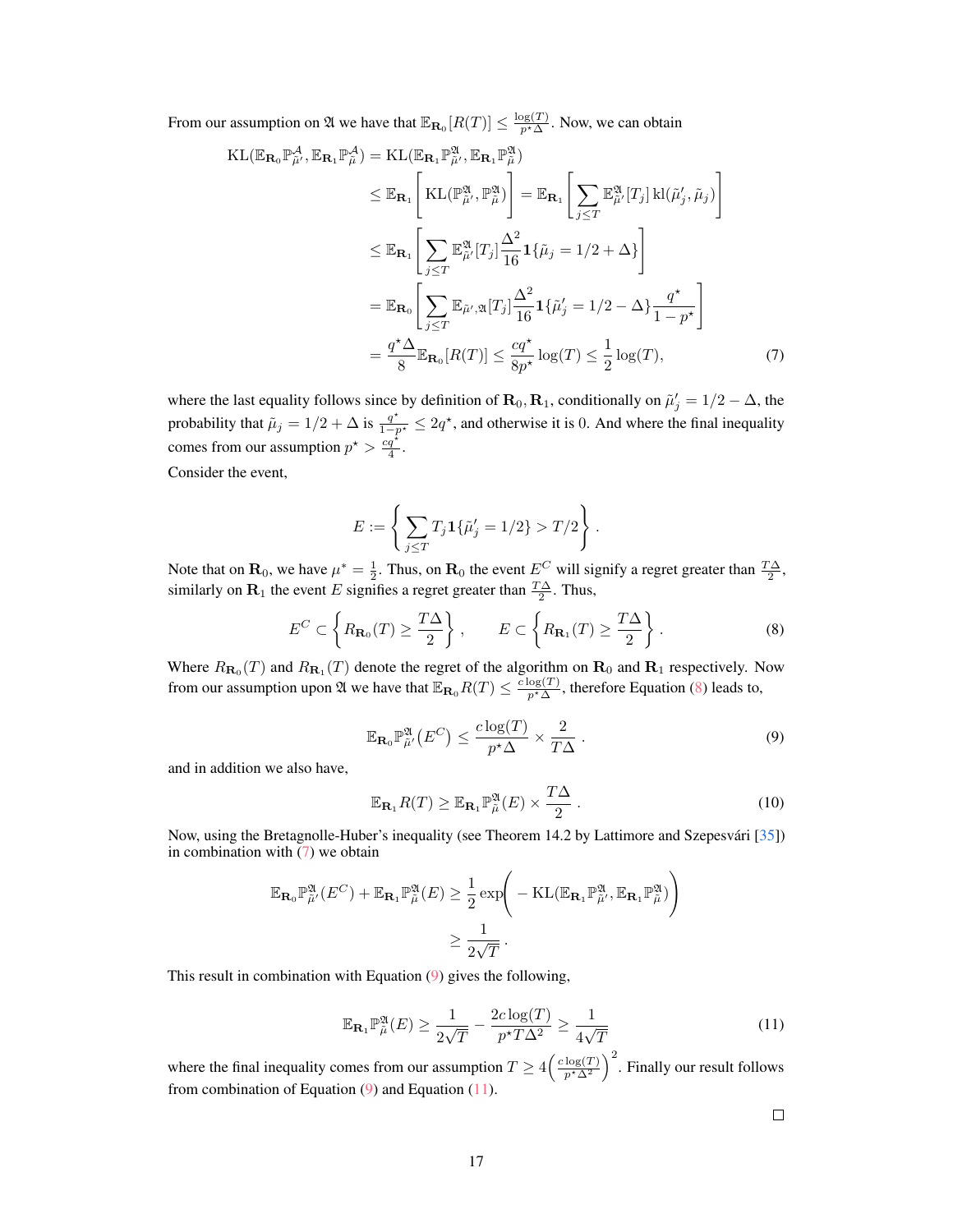### <span id="page-17-0"></span>B Best-arm identification proofs

#### B.1 Upper Bound

*Proof of Theorem [4.](#page-7-1)* Proof-specific notations and preliminary considerations. At round i, write  $K_i = |\mathcal{A}_i|$  and write  $p_i$  for the proportion of optimal arms in  $\mathcal{A}_i$ , namely

$$
p_i = |\mathcal{A}_i \cap \mathcal{A}^*| / |\mathcal{A}_i|.
$$

We also write  $M_i$  for the number of optimal arms in  $A_i$  such that  $\hat{\mu}_i(a) \geq \mu^* - \Delta/2$ , namely

$$
M_i = \left| \{ a \in \mathcal{A}_i \cap \mathcal{A}^* : \hat{\mu}_i(a) \geq \mu^* - \Delta/2 \} \right|,
$$

and  $N_i$  for the number of sub-optimal arms in  $A_i$  such that  $\hat{\mu}_i(a) \geq \mu^* - \Delta/2$ , namely

$$
N_i = \left| \{ a \in \mathcal{A}_i \cap \mathcal{A}_{sub} : \hat{\mu}_i(a) \ge \mu^* - \Delta/2 \} \right|.
$$

Note that by definition

<span id="page-17-1"></span>
$$
K_{i+1} = \left(1 \vee \left\lfloor \frac{K_i}{2} \right\rfloor\right) + \left\lfloor \frac{K_i}{4} \right\rfloor.
$$

Therefore the following bounds holds

$$
\left(\left(\frac{3}{4}\right)^i K_1\right) \vee 1 \ge K_i \ge \left(\frac{1}{2}\right)^i K_1 - 4. \tag{12}
$$

We write I for the smallest index i such that  $K_i = 1$  and will not investigate what happens at rounds  $i > I$ . By the upper bound [\(12\)](#page-17-1) on  $K_i$  it holds  $I \leq \log_{4/3}(K_1) \leq \log_{4/3}(T)$ . Note that since  $\log_{4/3}(T) = \bar{c} \log T$ , the algorithm terminates with a set containing just one arm.

#### Step 1: Introduction of high-probability events of interest. We define the constant

$$
c = \frac{\bar{c}}{10}.
$$

We define  $j^*$  as the largest  $j$  smaller than or equal to  $I$  such that

$$
K_j \ge cT\Delta^2/(2\log T).
$$

Note that such  $j^*$  exists since  $K_1 \ge \frac{\bar{c}T}{2 \log T}$ , and since  $K_I = 1$ . We prove below the following upper bound on  $j^*$ . Take any round i. Note that for any k, conditionally on  $A_i$ , by Hoeffding's inequality, for any  $a \in A_i$ 

<span id="page-17-2"></span>
$$
\mathbb{P}\left(|\hat{\mu}_i(a) - \mu_i(a)| \ge \Delta/2 \middle| \mathcal{A}_i\right) \le 2 \exp(-\Delta^2 t_i/2) = q_i,
$$
\n(13)

where  $\mu_i(a)$  is the true mean associated with arm a. We now state the following technical lemma proved below.

<span id="page-17-3"></span>**Lemma 1.** Assume that  $p^* \leq 1/2$ , and consider  $I \geq i \geq j^*$ . Under the assumptions of the theorem, *we have*

$$
q_i^{-1/2} \ge 200 \ge e^2 - 1,\tag{14}
$$

$$
\Delta^2 t_i / 4 \ge \log 2 \,. \tag{15}
$$

We define for  $i \geq j^*$  and  $\bar{p}_i := \left(\frac{p^*}{6}\right)$  $\frac{\rho^*}{6}(5/4)^{i-j^*} \wedge (1/2)$ , the event

<span id="page-17-5"></span><span id="page-17-4"></span>
$$
\xi_i = \{p_i > \bar{p}_i\}.
$$

Consider from now on  $i \geq j^*$ .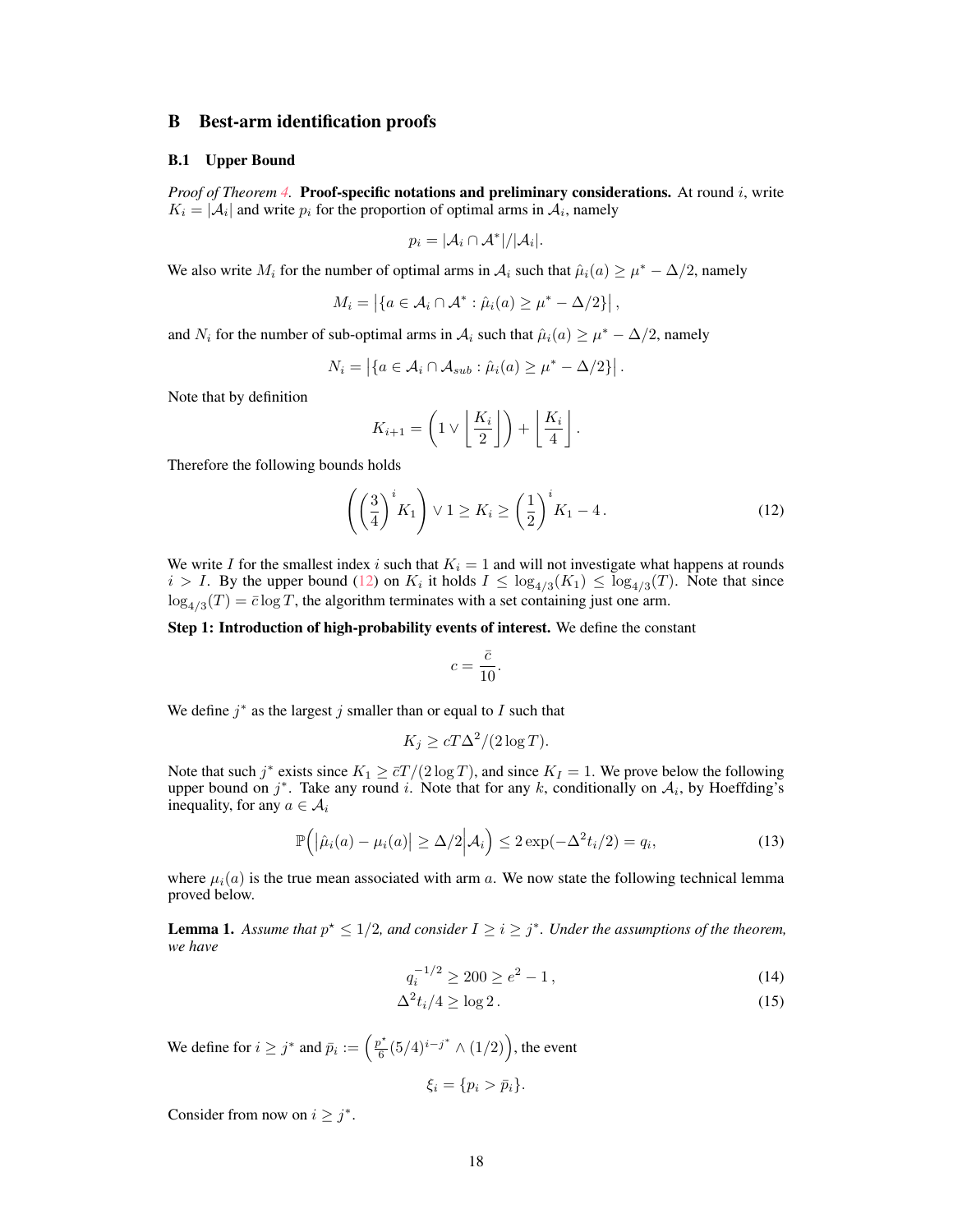**Step 2:** Lower bound on  $M_i$  conditional to  $\xi_i$ . We have by definition of  $M_i$ :

$$
M_i = \sum_{a \in \mathcal{A}_i \cap \mathcal{A}^*} \mathbf{1}\{\hat{\mu}_i(a) \ge \mu^* - \Delta/2\},\
$$

where by Equation [\(13\)](#page-17-2), and conditionally on  $A_i$ , the  $1\{\hat{\mu}_i(a) \geq \mu^* - \Delta/2\}$  are independent and dominate stochastically  $\mathcal{B}(1-q_i)$ , for any  $a \in \mathcal{A}_i \cap \mathcal{A}^*$ . And so conditionally on  $\mathcal{A}_i$ , we have that dominate stochastically  $\mathcal{B}(1-q_i)$ , for any  $a \in \mathcal{A}_i \cap \mathcal{A}$ . And so conditionally on  $\mathcal{A}_i$ , we have the  $M_i$  stochastically dominates  $\mathcal{B}(K_i p_i, 1 - q_i)$ . And so by Chernoff's inequality, for any  $x \ge \sqrt{q_i}$ .

$$
\mathbb{P}(M_i - p_i K_i (1 - q_i) \le -xp_i K_i | \mathcal{A}_i) \le \left[ \frac{e^{x/q_i}}{(1 + x/q_i)^{1 + x/q_i}} \right]^{K_i p_i q_i}
$$
  

$$
\le \exp \left[ x K_i p_i - \log(1 + x/q_i) (K_i p_i q_i + x K_i p_i) \right]
$$
  

$$
\le (1 + x/q_i)^{-xK_i p_i/2}.
$$

as for  $i > j^*$  we have  $\log(1 + x/q_i) > 2$ , see Lemma [1.](#page-17-3)

So that for  $x \geq \sqrt{q_i}$ 

$$
\mathbb{P}(M_i \le K_i p_i (1 - 2x) | \mathcal{A}_i) \le \exp\left(-x\Delta^2 t_i K_i p_i / 16\right),
$$

since  $\log(q_i^{-1}) = \Delta^2 t_i/2 - \log 2 \ge \Delta^2 t_i/4$  for  $I \ge i \ge j^*$  - see Lemma [1.](#page-17-3) And so since  $p_i \geq \frac{p^*}{6}$  $\frac{6}{6}$  on  $\xi_i$ 

<span id="page-18-0"></span>
$$
\mathbb{P}(M_i \le p_i K_i (1 - 2x) | \xi_i) \le \exp\left(-\bar{c}' x p^* \Delta^2 T / \log T\right) := u.
$$
\n(16)

where  $\bar{c}' = \bar{c}/96$  and recalling  $t_i = \lfloor \bar{c}T / (K_i \log(T)) \rfloor$ .

**Step 3: Upper bound on**  $N_i$  conditional to  $\xi_i$ . We have by definition of  $N_i$ :

$$
N_i = \sum_{a \in \mathcal{A}_i \cap \mathcal{A}_{sub}} \mathbf{1}\{\hat{\mu}_i(a) \ge \mu^* - \Delta/2\},\
$$

where by Equation [\(13\)](#page-17-2), and conditionally on  $\mathcal{A}_i$ , the  $1\{\hat{\mu}_i(a) \geq \mu^* - \bar{\Delta}/2\}$  are independent and are stochastically dominated by  $\mathcal{B}(q_i)$ , for any  $a \in \mathcal{A}_i \cap \mathcal{A}_{sub}$ . And so conditionally on  $\mathcal{A}_i$ , we have that  $N_i$  is stochastically dominated by  $\mathcal{B}(K_i, q_i)$ . And so by Chernoff's inequality for any  $x \geq 2$ :

$$
\mathbb{P}(N_i - K_i q_i \ge x K_i |\xi_i) \le \left[ \frac{e^{x/q_i}}{(1 + x/q_i)^{1 + x/q_i}} \right]^{K_i q_i} \le (1 + x/q_i)^{-xK_i/2},
$$

similar to Step 2.

So that for  $x \geq \sqrt{q_i}$ 

$$
\mathbb{P}(N_i \ge 2K_i x | \mathcal{A}_i) \le \exp\Big(-x\Delta^2 t_i K_i/16\Big),\,
$$

as in Step 2.

And so similar to in Step 2:

<span id="page-18-1"></span>
$$
\mathbb{P}(N_i \ge 2xK_i|\xi_i) \le \exp\left(-\bar{c}'x\Delta^2 T/\log T\right) \le u. \tag{17}
$$

**Step 4: Bound on the probability of**  $\xi_i$  **and conclusion.** First we have – since we add  $K_{j^*-1}/4 =$  $K_{j^*}/3$  fresh arms to the set  $\mathcal{A}_{j^*}$  - that

$$
\left\{ \left| \sum_{a \in \mathcal{A}_{j^*}} \mathbf{1} \{ a \in \mathcal{A}^* \} - \frac{1}{3} p^* K_{j^*} \right| \leq \frac{1}{6} p^* K_{j^*} \right\} \subset \xi_{j^*},
$$

where it holds that  $\mathbf{1}{a \in \mathcal{A}^*} \sim \mathcal{B}(p^*)$  for the fresh arms and  $|\mathcal{A}_{j^*}| = K_{j^*}$ . And so by Chernoff's inequality:

<span id="page-18-2"></span>
$$
\mathbb{P}(\xi_{j^*}) \ge 1 - 2\exp(-p^*K_{j^*}/10) \ge 1 - 2\exp\left(-c\frac{p^*T\Delta^2}{20\log T}\right) =: 1 - v,\tag{18}
$$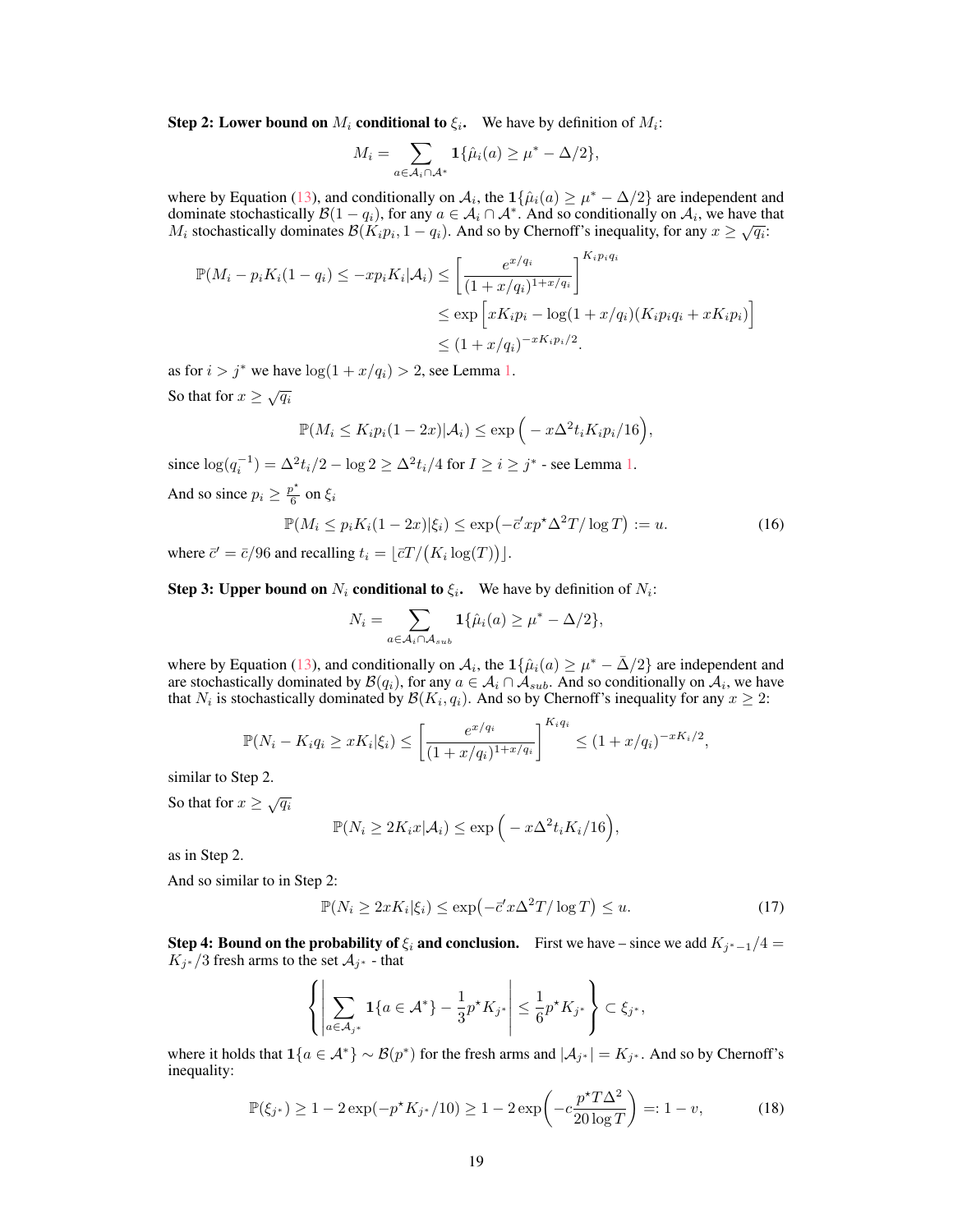by definition of  $j^*$ .

Now consider  $i > j^*$ , let,

$$
\xi_i^{'} = \bigg\{ p_{i+1} \geq \frac{5}{4} p_i \wedge \frac{1}{2} \bigg\}.
$$

<span id="page-19-0"></span>**Lemma 2.** Assume that  $2x \leq 1/100$ . We have for  $I \geq i > j^*$ :

$$
\xi''_i:=\{M_i>p_iK_i(1-2x)\}\cap\{N_i<2xK_i\}\subset\xi'_i.
$$

Note also that

$$
\mathbb{P}(\xi_i''|\xi_i) \ge 1 - 2u,
$$

by Equations  $(16)$  and  $(17)$ , so that by Lemma [2](#page-19-0)

<span id="page-19-1"></span>
$$
\mathbb{P}(\xi_i'|\xi_i) \ge 1 - 2u. \tag{19}
$$

By induction it holds that for any  $1 \le m \le I - j^*$ 

$$
\xi_{j^*} \cap \bigcap_{j^* < i \leq j^* + m} \xi'_i \subset \bigcap_{j^* \leq i \leq j^* + m} \xi_i,
$$

so that by Equations  $(18)$  and  $(19)$ 

$$
\mathbb{P}\left(\bigcap_{j^* \le i \le j^* + m} \xi_i\right) \ge (1 - v)(1 - 2u)^m \ge 1 - v - 2um.
$$

In particular using the previous inequality for  $m = I - j^*$  and since  $I \le \log T$  it holds

$$
\mathbb{P}\left(\bigcap_{j^* \le i \le I} \xi_i\right) \ge 1 - v - 2u \log T.
$$

Since  $K_I = 1$ , and since by definition of the  $\xi_i$  we know that on  $\xi_I$  we have that the only arm in Since  $K_I = 1$ , and since by definition of the  $\zeta_i$  we know that on  $\zeta_I$  we have that the only affile in  $\mathcal{A}_I$  is optimal, this concludes the proof - taking  $x = 1/200$ , which is compatible with  $x \ge \sqrt{q_i}$  as  $q_i \leq 1/200^2$  by Lemma [1.](#page-17-3)

<span id="page-19-2"></span>

We prove now successively, Lemma [1,](#page-17-3) Lemma [2](#page-19-0) used in the proof of Theorem [4.](#page-7-1)

*Proof of Lemma [1.](#page-17-3)* Note first that for  $I \geq i \geq j^*$  we have

$$
K_{i+1} = \lfloor K_i/2 \rfloor \vee 1 + \lfloor K_i/4 \rfloor \le \frac{3K_i}{4} \vee 1.
$$

So that for any  $0 \le m < I - j^*$  we have by definition of I as the first index such that  $K_I = 1$ 

$$
K_i \le K_{j^*} (3/4)^m. \tag{20}
$$

Also for any i such that  $K_i \geq 4$ 

$$
K_{i+1} \ge K_i/2,
$$

and for any i such that  $K_i < 4$ , we have

$$
K_{i+1}=1,
$$

so that for any  $0 \le m < I - j^*$  we have

$$
K_i \ge K_{j^*}(i/2)^m.
$$

**Inequality** [\(14\)](#page-17-4): We therefore have for  $I > i \geq j^*$  and by Equation [\(20\)](#page-19-2)

$$
q_i^{-1/2} = 2^{-1/2} \exp(\Delta^2 t_i/4) \ge 2^{-1/2} \exp\left(\bar{c} \frac{\Delta^2 T}{2K_{j^*} \log(T)}\right),
$$
  

$$
\ge 2^{-1/2} \exp(10) \ge 200 \ge e^2 - 1
$$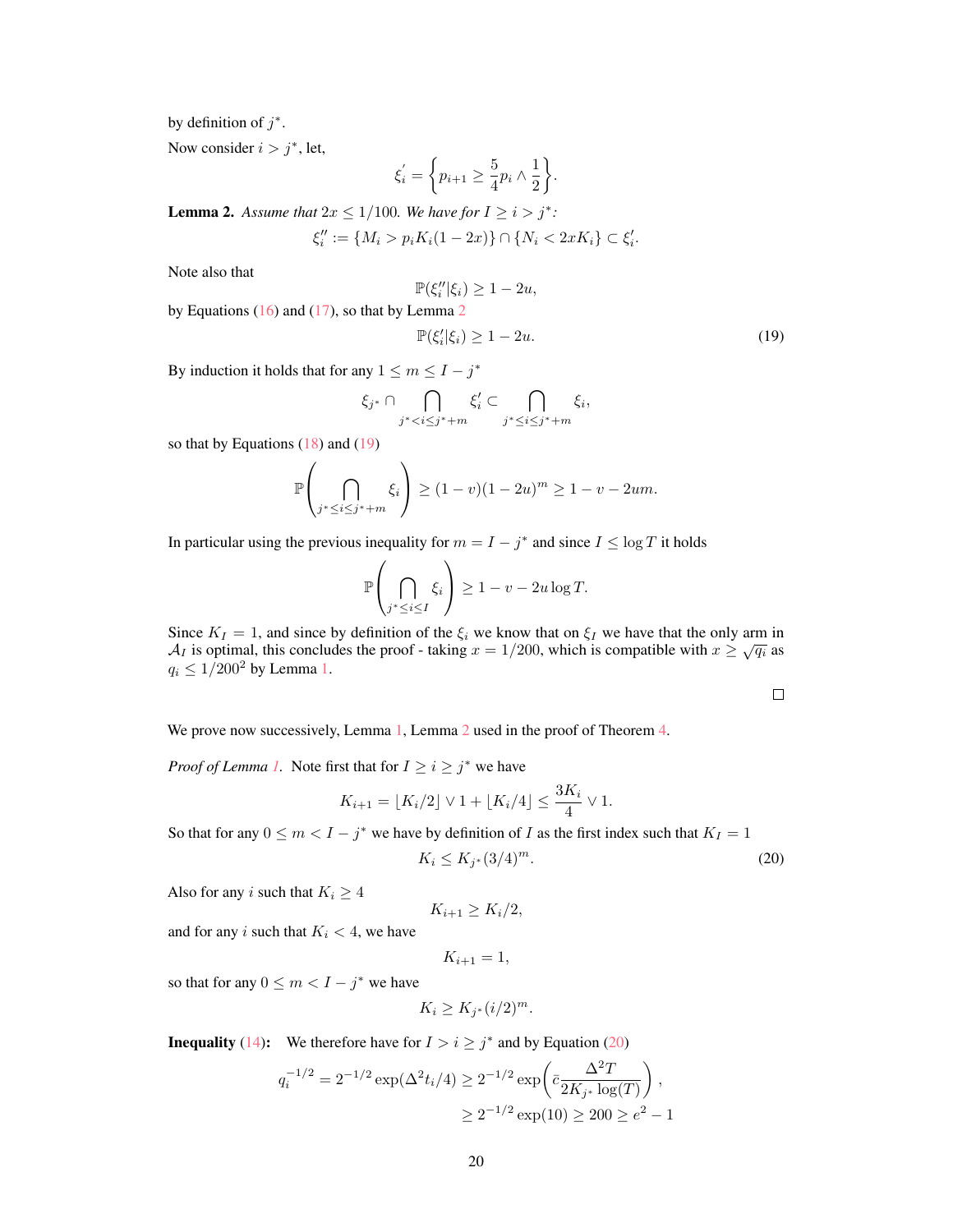**Inequality** [\(15\)](#page-17-5): We have,

$$
q_i = \exp(-\Delta^2 t_i/2) ,
$$

thus by inequality  $(14)$  we have

$$
\exp(\Delta^2 t_i/4) \ge \sqrt{2}(e^2 - 1),
$$

so that

$$
\Delta^2 t_i/4 \ge \log 2.
$$

 $\Box$ 

*Proof of Lemma [2.](#page-19-0)* Let *i* such that  $I \ge i > j^*$ . Note that on  $\xi_i''$ , we have  $M_i > 0$  so that  $p_i > 0$ .

**First case:**  $0 < p_i \le 2/5$ . Assume first that  $p_i \le 2/5$ . On  $\xi_i''$  we have that

$$
M_i > p_i K_i (1 - 2x),
$$

and

$$
N_i < 2K_ix
$$

so that

$$
M_i + N_i < p_i K_i + 2K_i x \le (2/5)K_i + K_i/100 \le K_i/2.
$$

since  $2x \le 1/100$  for  $i \ge j^*$  - see Lemma [1.](#page-17-3) And so all  $M_i$  arms of  $\{a \in A_i \cap A^* : \hat{\mu}_i(a) \ge 1\}$  $\mu^* - \bar{\Delta}/2$  are going to be in  $\mathcal{A}_{i+1}$ . This implies – as in this case  $K_i \ge 2$  otherwise we cannot have  $0 < p_i \leq 2/5$  – that

$$
p_{i+1} \ge \frac{M_i}{K_{i+1}} = \frac{M_i}{1 \vee \lfloor K_i/2 \rfloor + \lfloor K_i/4 \rfloor} \ge \frac{4}{3} (1 - 2x) p_i > \frac{5}{4} p_i,
$$

as  $2x \leq 1/100$ .

**Second case:**  $p_i > 2/5$ . Assume now that  $p_i > 2/5$ . On  $\xi_i''$  we have that

$$
M_i > p_i K_i (1 - 2x) \ge \frac{198}{500} K_i,
$$

and

$$
N_i < 2K_i x \le K_i / 100,
$$

since  $2x \le 1/100$  for  $I \ge i > j^*$  – see Lemma [1.](#page-17-3) Since  $198/500 + 1/100 = 203/500 < 1/2$  this implies that at least  $\frac{199}{500}\overline{K}_i$  from the arms in  $\{a \in A_i \cap A^* : \hat{\mu}_i(a) \ge \mu^* - \overline{\Delta}/2\}$  are going to be in  $A_{i+1}$ . So that

$$
p_{i+1} \ge \frac{M_i}{K_{i+1}} = \frac{M_i}{1 \vee \lfloor K_i/2 \rfloor + \lfloor K_i/4 \rfloor} \ge \frac{4}{3} \times \frac{198}{500} = \frac{66}{125} > 1/2.
$$

This concludes the proof.

#### B.2 Lower Bound

*Proof of Theorem [5.](#page-8-1)* We consider a similar setting to that in the proof of Theorem [3](#page-7-3) although with a slightly different construction of  $\mathbf{R}_0$ ,  $\mathbf{R}_1$ .

Consider the following two reservoir distributions:

- The reservoir distribution  $\mathbf{R}_0$  characterised by  $p_1 = p^*$  and  $p_2 = 1 p^*$  and  $\nu_1 = \mathcal{B}(1/2)$ and  $\nu_2 = \mathcal{B}(1/2 - \Delta)$ .
- The reservoir distribution  $\mathbf{R}_1$  characterised by  $p_1 = p^*$  and  $p_2 = p^*$  and  $p_3 = 1 2p^*$  and  $\nu_1 = \mathcal{B}(1/2 + \Delta)$  and  $\nu_2 = \mathcal{B}(1/2)$  and  $\nu_3 = \mathcal{B}(1/2 - \Delta)$ .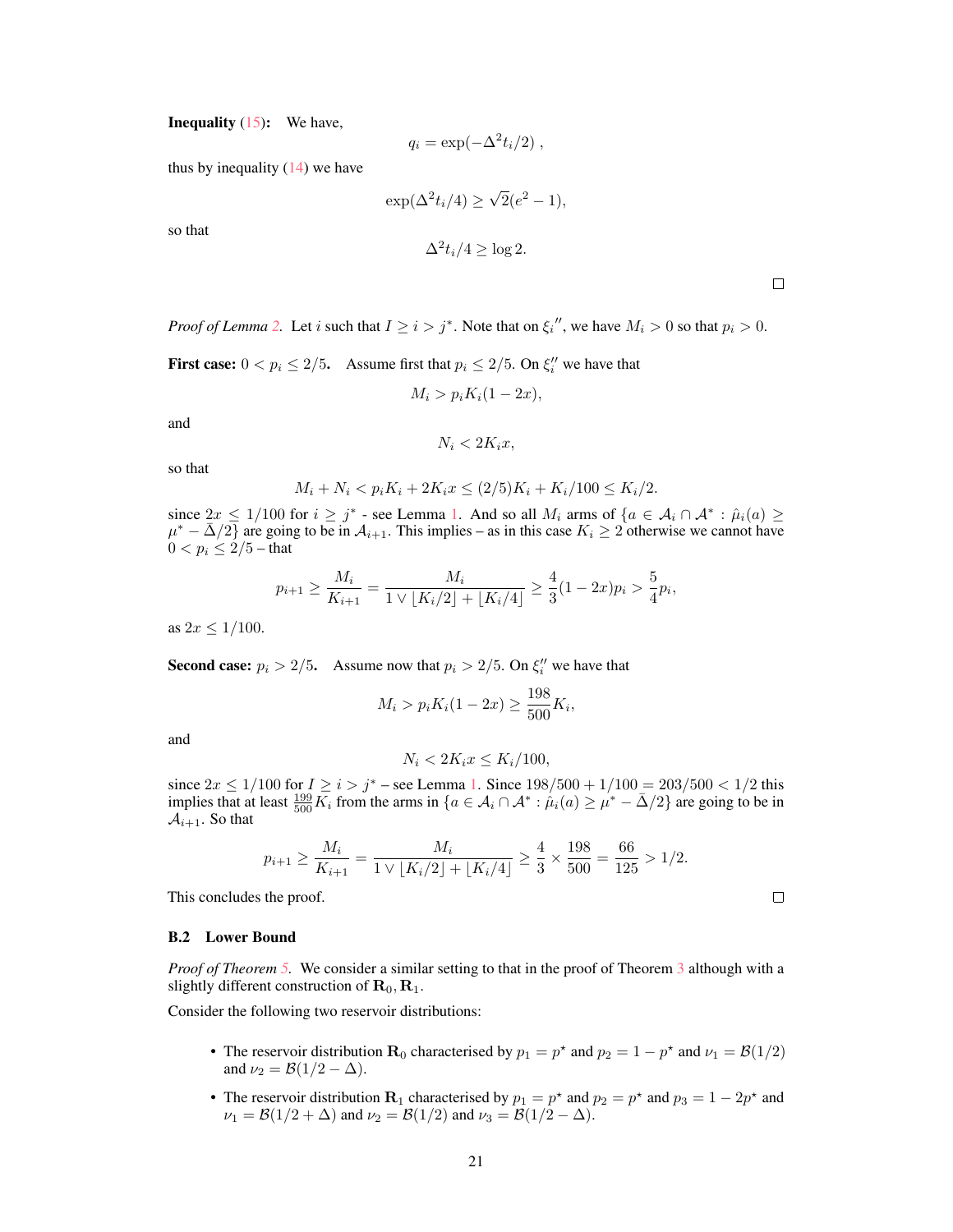We define  $\tilde{\mu}, \tilde{\mu}'$ , and associated expectations and probabilities as in the proof of Theorem [3.](#page-7-3) Consider also any algorithm  $\mathfrak{A}$ . We have by similar calculations as Equation [\(7\)](#page-16-1) the following upper bound on the KL divergence

$$
\begin{split} \mathrm{KL}(\mathbb{E}_{\mathbf{R}_{0}}\mathbb{P}_{\tilde{\mu}}^{\mathfrak{A}},\mathbb{E}_{\mathbf{R}_{1}}\mathbb{P}_{\tilde{\mu}}^{\mathfrak{A}}) &= \mathrm{KL}(\mathbb{E}_{\mathbf{R}_{1}}\mathbb{P}_{\tilde{\mu}}^{\mathfrak{A}},\mathbb{E}_{\mathbf{R}_{1}}\mathbb{P}_{\tilde{\mu}}^{\mathfrak{A}}) \\ &\leq \mathbb{E}_{\mathbf{R}_{1}}\Bigg[\mathrm{KL}(\mathbb{P}_{\tilde{\mu}}^{\mathfrak{A}},\mathbb{P}_{\tilde{\mu}}^{\mathfrak{A}})\Bigg] = \mathbb{E}_{\mathbf{R}_{1}}\Bigg[\sum_{j\leq T} \mathbb{E}_{\tilde{\mu}'}^{\mathfrak{A}}[T_{j}] \,\mathrm{kl}(\tilde{\mu}_{j}',\tilde{\mu}_{j})\Bigg] \\ &\leq \mathbb{E}_{\mathbf{R}_{1}}\Bigg[\sum_{j\leq T} \mathbb{E}_{\tilde{\mu}'}^{\mathfrak{A}}[T_{j}] \frac{\Delta^{2}}{16} \mathbf{1}\{\tilde{\mu}_{j} = 1/2 + \Delta\}\Bigg] \\ &= \mathbb{E}_{\mathbf{R}_{0}}\Bigg[\sum_{j\leq T} \mathbb{E}_{\tilde{\mu}'}^{\mathfrak{A}}[T_{j}] \frac{\Delta^{2}}{16} \mathbf{1}\{\tilde{\mu}_{j}' = 1/2 - \Delta\} \frac{p^{\star}}{1 - p^{\star}}\Bigg],\end{split} \tag{21}
$$

since by definition of  $\mathbf{R}_0$ ,  $\mathbf{R}_1$ , conditionally on  $\tilde{\mu}'_j = 1/2 - \Delta$ , the probability that  $\tilde{\mu}_j = 1/2 + \Delta$  is  $\frac{p^*}{1-p^*}$ , and otherwise it is 0.

By Equation [\(21\)](#page-21-1) and since  $\sum_{j \leq T} \mathbb{E}_{\tilde{\mu}'}^{\mathfrak{A}}[T_j] = T$ , we have

$$
\mathrm{KL}(\mathbb{E}_{\mathbf{R}_0} \mathbb{P}^{\mathfrak{A}}_{\tilde{\mu}'}, \mathbb{E}_{\mathbf{R}_1} \mathbb{P}^{\mathfrak{A}}_{\tilde{\mu}}) \leq T \frac{\Delta^2}{16} \frac{p^{\star}}{1 - p^{\star}}.
$$

Now by Bretagnolle-Huber's inequality (see Theorem 14.2 by Lattimore and Szepesvári [\[35\]](#page-11-0)) and for any event  $E$ 

$$
\mathbb{E}_{\mathbf{R}_1} \mathbb{P}_{\tilde{\mu}}^{\mathfrak{A}}(E) + \mathbb{E}_{\mathbf{R}_0} \mathbb{P}_{\tilde{\mu}'}^{\mathfrak{A}}(E^C) \ge \frac{1}{2} \exp\left(-\mathrm{KL}(\mathbb{E}_{\mathbf{R}_0} \mathbb{P}_{\tilde{\mu}}^{\mathfrak{A}}, \mathbb{E}_{\mathbf{R}_1} \mathbb{P}_{\tilde{\mu}}^{\mathfrak{A}})\right).
$$
 (22)

<span id="page-21-1"></span> $\ddot{\phantom{1}}$ 

Let us write  $\hat{a}_T$  for the arm that the algorithm  $\mathfrak A$  recommends. Set

$$
E = {\tilde{\mu}_{\hat{a}_T} = 1/2}.
$$

Note that on E, we make a mistake in prediction for  $\tilde{\mu}$ , and that on  $E^C$ , we make a mistake in prediction for  $\tilde{\mu}'$ . We have

$$
\mathbb{E}_{\mathbf{R}_1} \mathbb{P}_{\tilde{\mu}}^{\mathfrak{A}}(E) + \mathbb{E}_{\mathbf{R}_1} \mathbb{P}_{\tilde{\mu}'}^{\mathfrak{A}}(E^C) \geq \frac{1}{2} \exp \left( -T \frac{\Delta^2}{16} \frac{p^*}{1-p^*} \right).
$$

This concludes the proof by definition of E.

## C Technical lemmas

<span id="page-21-0"></span>**Lemma 3.** *(Chernoff bound) Let*  $X_1, \ldots, X_n \sim \mathcal{B}\mathrm{er}(p)$  *be n samples from a Bernoulli distribution* and  $S_n = \sum_{k=1}^n X_n^{\sigma}$  *their sum. Then for all*  $\gamma \in [0,1]$  *it holds* 

$$
\mathbb{P}\left(\frac{S_n}{n} \le (1-\gamma)p\right) \le e^{-\frac{\gamma^2}{4}np},
$$
  

$$
\mathbb{P}\left(\frac{S_n}{n} \ge (1+\gamma)p\right) \le e^{-\frac{\gamma^2}{4}np}.
$$

*Proof.* We prove the first inequality; the second one is similar. If  $(1 - \gamma)p < 0$  or  $\gamma = 0$  the inequality is trivially true. Else, because of Chernoff's inequality, we have

$$
\mathbb{P}\bigg(\frac{S_n}{n} \le (1-\gamma)p\bigg) \le e^{-n \, \mathrm{kl}\big((1-\gamma)p, p\big)}.
$$

It remains to remark to conclude that

$$
kl((1 - \gamma)p, p) \ge \frac{\gamma^2}{2}p,
$$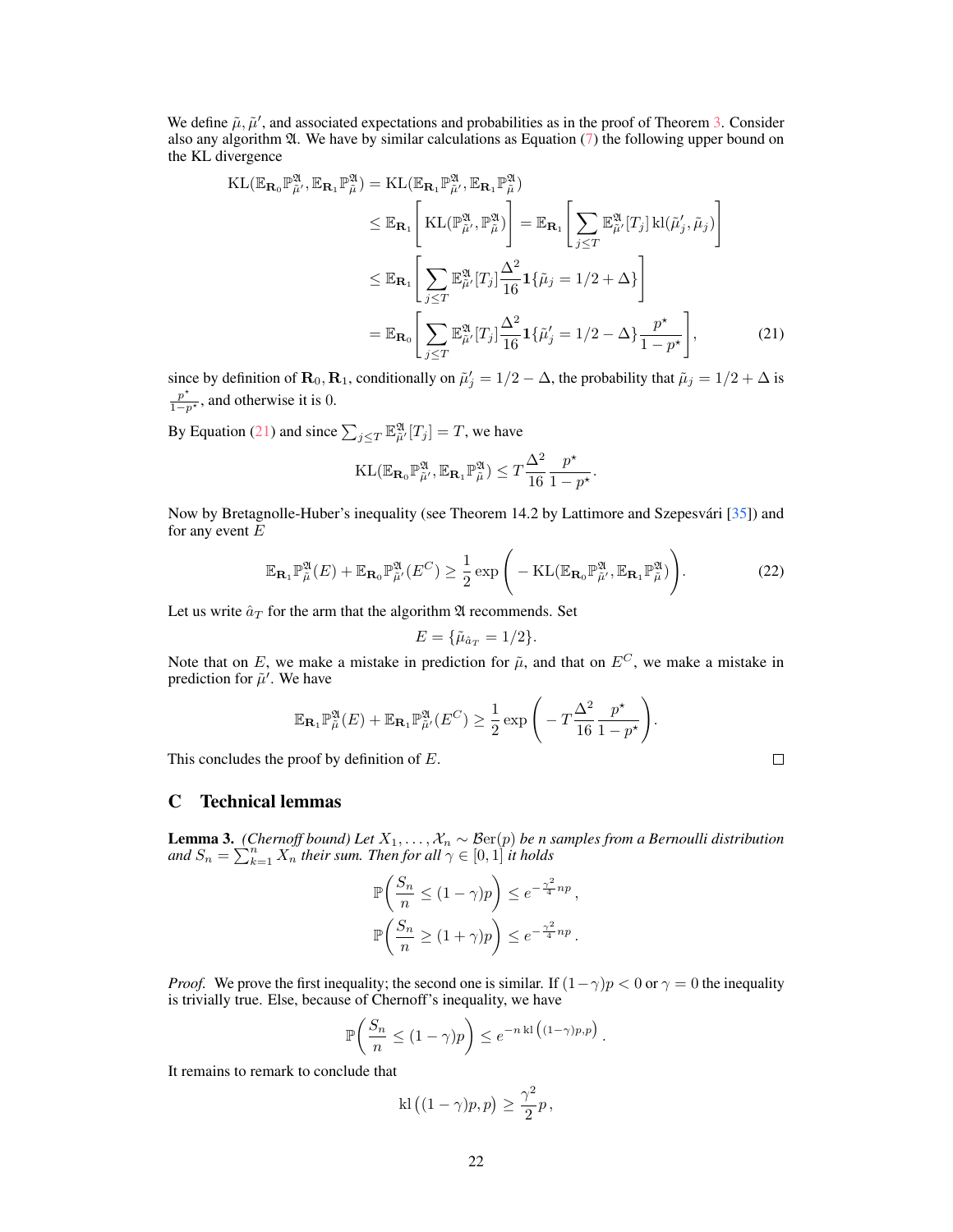where we used the refined Pinsker inequality from Garivier et al. [\[21\]](#page-10-7), for  $0 \le x \le y \le 1$ ,

$$
kl(y, x) \ge \frac{1}{2 \max_{x \le q \le y} q(1-q)} (x-y)^2 \ge \frac{1}{2y} (x-y)^2
$$

For the second inequality we use

$$
kl((1+\gamma)p,p) \ge \frac{1}{2(1+\gamma)p}\gamma^2p^2 \ge \frac{\gamma^2}{4}p.
$$

.

<span id="page-22-1"></span>**Lemma 4.** Let  $A, B, C \ge 0$  be constants such that  $A \ge C$ , then for  $n_0 = \inf\{n \ge 1 : A +$  $B \log(n) \leq nC$  *we have* 

$$
n \le \frac{A + B \log \left( \frac{2(B^2 + AC)}{C} \right)}{C} + 1.
$$

*Proof.* First let  $x_0 \ge 1$  be such that  $A + B \log(x_0) = Cx_0$ . It exists since  $A + B \log(x)/x \to 0$  if  $x \to \infty$  and since  $A \ge C$ . In particular, because of the definition of  $n_0$  we have  $x_0 \le n_0 \le x_0 + 1$ .  $x \to \infty$  and since  $A \geq C$ . In particular, because of the definition of  $n_0$  we have  $x_0 \leq n_0 \leq x_0 + 1$ <br>Then note that  $A + B\sqrt{x_0} \leq Cx_0$ . Thus  $\sqrt{x_0}$  is smaller than the largest roots of the polynomial Then note that  $A + D\sqrt{x_0} \leq Cx_0$ . Thus  $\sqrt{x_0}$  is smaller than the largest roots of  $Cy^2 - By - A$ . Using  $\sqrt{a+b} \leq \sqrt{a} + \sqrt{b}$  and  $(a+b)^2 \leq 2(a^2 + b^2)$  we obtain

$$
x_0 \le \left(\frac{B + \sqrt{B^2 + 4AC}}{2C}\right)^2
$$
  

$$
\le 2\frac{B^2 + AC}{C^2}.
$$

Inserting the previous inequality in the definition of  $x_0$  and using  $n_0 \le x_0 + 1$  allows us to conclude

$$
n_0 \le \frac{A + B \log (2(B^2 + AC)/C^2)}{C} + 1.
$$

#### $\Box$

 $\Box$ 

## <span id="page-22-0"></span>D Experiments

In this section we conduct preliminary experiments for the cumulative regret and best-arm identification setting.

**Cumulative regret** For the cumulative regret we compare [Sampling-UCB](#page-6-3) (with  $\gamma = 0.5$ ) with the QRM1 algorithm by  $[16]$  and SR algorithm by  $[41]$ . We arbitrarily<sup>[4](#page-22-2)</sup> choose the following reservoir: the arms are distributed according to a Bernoulli distribution with possible means [0.5, 0.8] sampled with probabilities  $[0.8, 0.2]$ . We remark that the SR algorithm and  $Sampling$ –UCB are very similar, they both sample approximately  $\log(T)/p^*$  arms and run a regret minimizer algorithm on this set of arms. The only difference is that the SR algorithm relies on the MOSS algorithm. Whereas the QRM1 algorithm proceeds by progressively adding new arms. In particular this algorithm is anytime. In Figure [1](#page-23-0) we compare the cumulative regret of the different algorithms for a fixed horizon  $T = 20000$ . We observe that [Sampling-UCB](#page-6-3) behaves similarly to SR and that QRM1 performs slightly worst (maybe because of the adaptation to T). We also check that all algorithms have a regret that is logarithmic with the horizon as expected. To this aim, in Figure [2,](#page-23-1) we plot the cumulative regret (for the same reservoir) for all horizons  $T \in \{100, 200, \ldots, 10000\}.$ 

Best-arm identification For best arm identification we compare our algorithm with the BUCB algorithm by [\[30\]](#page-10-10). In Figure [3](#page-24-0) we compare the performance of the algorithms across varying  $\Delta$  for a fixed  $T = 1000$ . That is, we consider reservoirs of the form  $[0.2, \Delta, 1]$  for  $\Delta \in (0.01 \times i)_{i \in [79]}$  with probabilities [0.29, 0.69, 0.02]. The BUCB algorithm presents an issue as it is designed for the fixed confidence regime the algorithm takes  $\delta$  as a parameter. We set  $\delta$  equal to an arbitrarily low constant. The BUCB algorithm works by opening successively large brackets of arms, however as they do not provide results in high probability, only in expectation, they can draw significantly less arms from the reservoir. The performance of [Elimination](#page-7-2) seems favourable compared to BUCB, however, one may be able to improve the performance of BUCB with parameter tuning.

<span id="page-22-2"></span><sup>&</sup>lt;sup>4</sup>Which is not very important, since we evaluate the algorithms from a problem-dependent point of view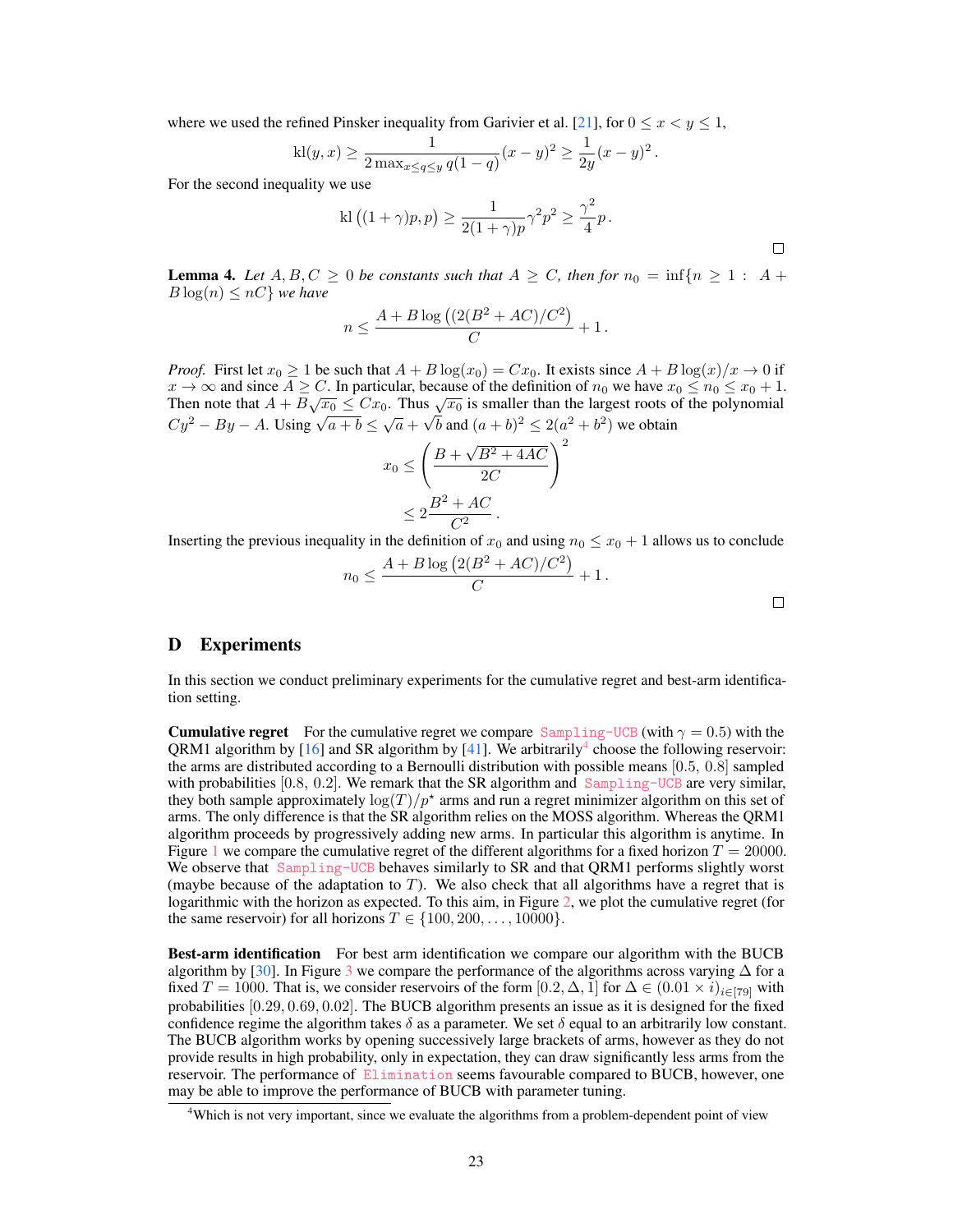

<span id="page-23-0"></span>Figure 1: Cumulative regret in function of the time estimated by 100 Monte-Carlo simulations.



<span id="page-23-1"></span>Figure 2: Cumulative regret in function of the horizon  $T \in \{100, 200, \ldots, 10000\}$  estimated by 100 Monte-Carlo simulations.